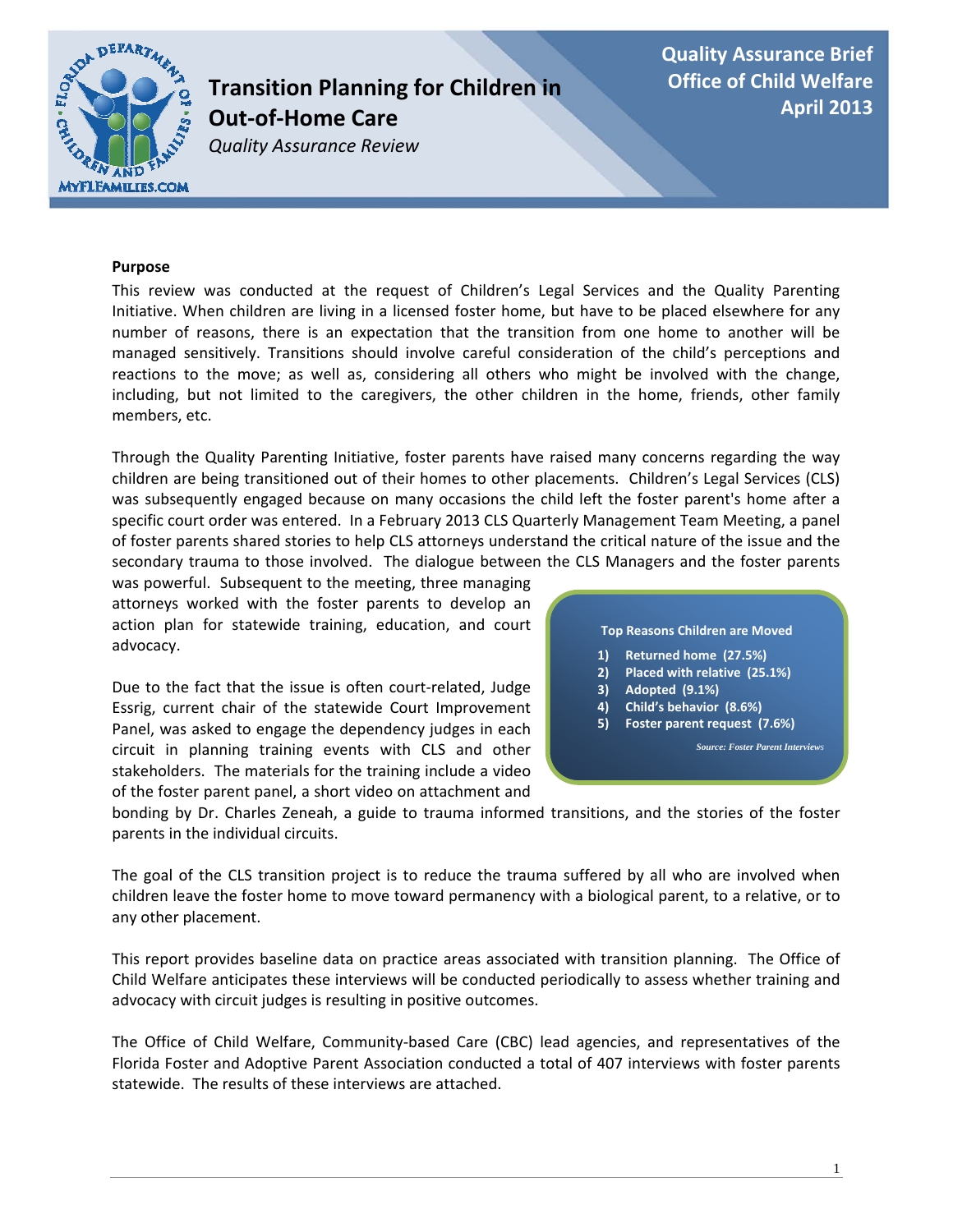### **Caregiver Notification**



Prior to the child being moved from home, sufficient notice (at least a week) of the planned move was given.

### **Caregiver Involvement**

|                                                                                                                                | <b>NW</b> | <b>NE</b> | Cen                                       | <b>SE</b> | So | <b>State</b> |
|--------------------------------------------------------------------------------------------------------------------------------|-----------|-----------|-------------------------------------------|-----------|----|--------------|
| 1. Caregiver was given an opportunity to provide input in<br>creating a transition plan. N=407                                 |           |           | 53.7% 49.2% 53.0% 53.4% 50.0% 59.8%       |           |    | l 54.3%      |
| 2. Caregiver was made aware of the reasons why the child<br>was being moved. N=407                                             | 92.7%     |           | 92.1% 85.5% 93.1% 88.2% 96.9%             |           |    | l 92.1%      |
| 3. If the caregiver disagreed with the move, an<br>opportunity to discuss why they disagreed was given.<br>$N = 105$           |           |           | 75.0% 27.8% 34.6% 40.0% 25.0% 37.1% 39.0% |           |    |              |
| 4. Caregiver was offered an opportunity to have follow-up<br>contacts with the child. $N=362$                                  | 45.7%     |           | 47.3% 48.0% 49.0% 74.1% 47.9%             |           |    | 49.7%        |
| 5. If child was being reunified with his/her parents, the<br>caregiver was invited to the Reunification Staffing.<br>$N = 106$ |           |           | 45.5% 27.3% 45.5% 33.3% 33.3% 72.7% 52.8% |           |    |              |
|                                                                                                                                |           |           |                                           |           |    |              |

Table 1

### **Child Involvement**

|                                                                                               |  | NW   NE   Cen   SE   So   SC              |  | l State I |
|-----------------------------------------------------------------------------------------------|--|-------------------------------------------|--|-----------|
| 1. Child was made aware of the move prior to the actual<br>move. $N=321$                      |  | 84.6% 69.1% 77.4% 85.3% 81.0% 80.9% 79.1% |  |           |
| 2. Child was able to say "goodbyes" to family, friends,<br>other children, school, etc. n=317 |  | 75.7% 72.2% 67.7% 72.2% 70.8% 81.9% 74.4% |  |           |
|                                                                                               |  |                                           |  |           |
|                                                                                               |  |                                           |  | Table 22  |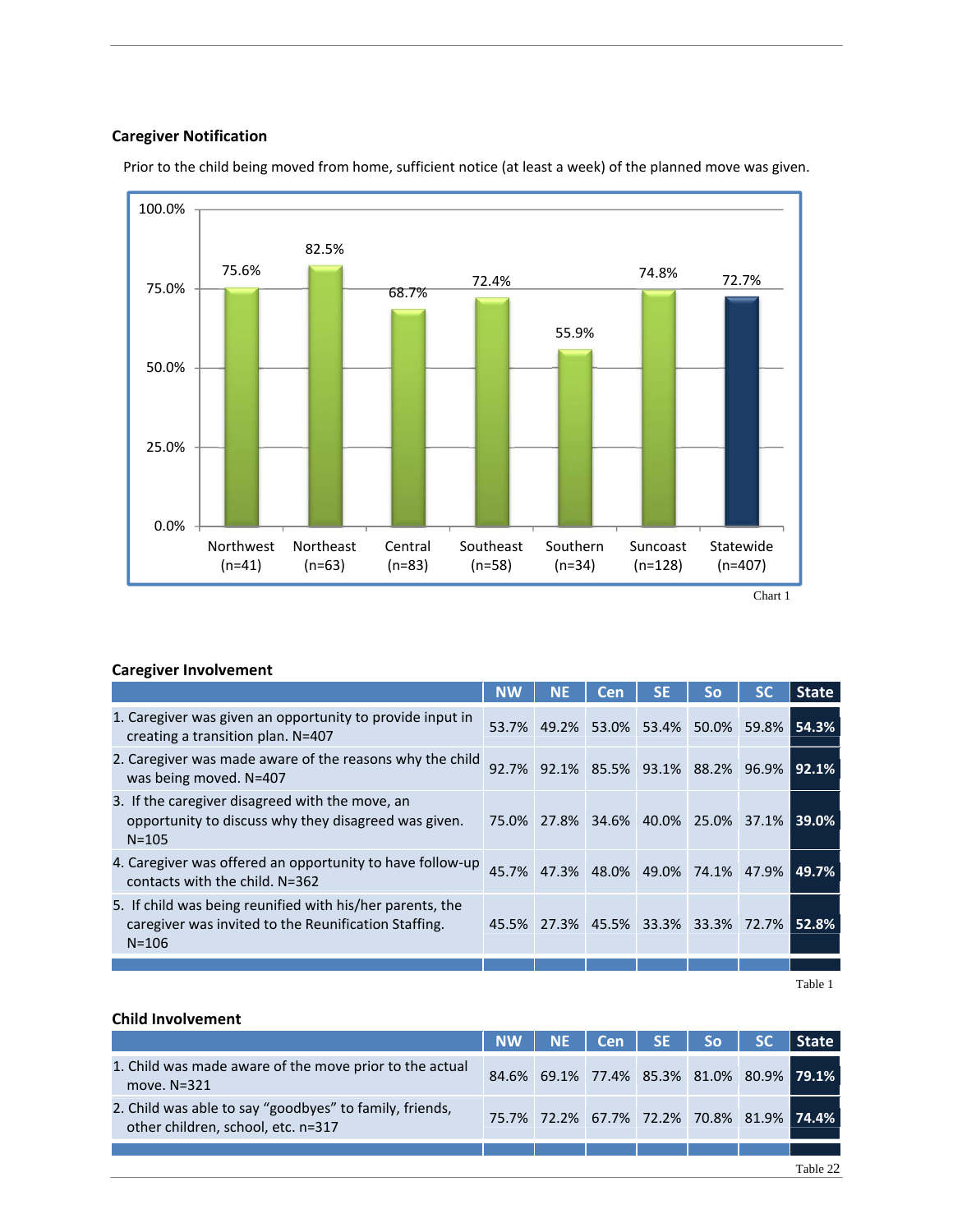### **Timing of the Move**

Consideration was given to the timing of the move based on a planned special family event in the caregiver's home (birthday, holiday, school, other).



#### **Transportation of the Child**

|                                                                                                                                   | <b>NW</b> | <b>NE</b> | Cen   | <b>SE</b>   | <b>So</b> | <b>SC</b> | <b>State</b>       |
|-----------------------------------------------------------------------------------------------------------------------------------|-----------|-----------|-------|-------------|-----------|-----------|--------------------|
| 1. Caregiver was given the opportunity to transport the child to<br>his/her new home. N=323                                       | 45.2%     | 34.7%     |       | 25.4% 45.5% | 30.4%     | 53.2%     | 41.2%              |
| 2. Transportation that best suited the child's needs was arranged<br>when the caregiver did not transport the child.<br>$N = 285$ | 88.0%     | 90.4%     | 90.8% | 97.6%       | 81.8%     | 94.9%     | 91.9%              |
|                                                                                                                                   |           |           |       |             |           |           |                    |
|                                                                                                                                   |           |           |       |             |           |           | Table <sup>1</sup> |

### **Court Activities**

|                                                                                                                                                                    | <b>NW</b> | NE.   | <b>Cen</b> | <b>SE</b>   | So    | <b>SC</b> | <b>State</b> |
|--------------------------------------------------------------------------------------------------------------------------------------------------------------------|-----------|-------|------------|-------------|-------|-----------|--------------|
| 1. Caregiver was given opportunities to attend court hearings<br>and speak on behalf of their experiences with the child. N=324                                    | 81.8%     | 71.1% |            | 60.6% 54.3% | 56.5% | 71.7%     | 66.7%        |
| 2. Transitioning was limited due to the court order that the child<br>be immediately placed with a relative, non-relative, or other<br>non-licensed setting. N=199 | 11.1%     | 20.5% | 38.6%      | 32.1%       | 45.5% | 27.9%     | 29.6%        |
|                                                                                                                                                                    |           |       |            |             |       |           |              |
|                                                                                                                                                                    |           |       |            |             |       |           | Table 4      |

Table 4

### **Planning for Reunification**

|                                                                                                                                                      | <b>NW</b> | <b>NE</b> | Cen               | <b>SE</b> | <b>So</b> | <b>SC</b> | <b>State</b> |
|------------------------------------------------------------------------------------------------------------------------------------------------------|-----------|-----------|-------------------|-----------|-----------|-----------|--------------|
| 1. Frequent visitations occurred between the child and parents<br>prior to the move. N=129                                                           | 84.6%     | 82.4%     | 80.0%             | 75.0%     | 70.0%     | 72.9%     | 76.7%        |
| 2. The caregiver was asked to meet with the parents to discuss<br>experiences with the child that would help with the transition<br>back home. N=121 | 57.1%     | 72.7%     | 54.2%             | 68.8%     | 62.5%     | 56.3%     | 59.5%        |
| 3. Caregiver was invited to the Reunification Staffing if the child<br>was being reunified with his/her parents. N=106                               | 45.5%     |           | 27.3% 45.5% 33.3% |           | 33.3%     | 72.7%     | 52.8%        |
|                                                                                                                                                      |           |           |                   |           |           |           |              |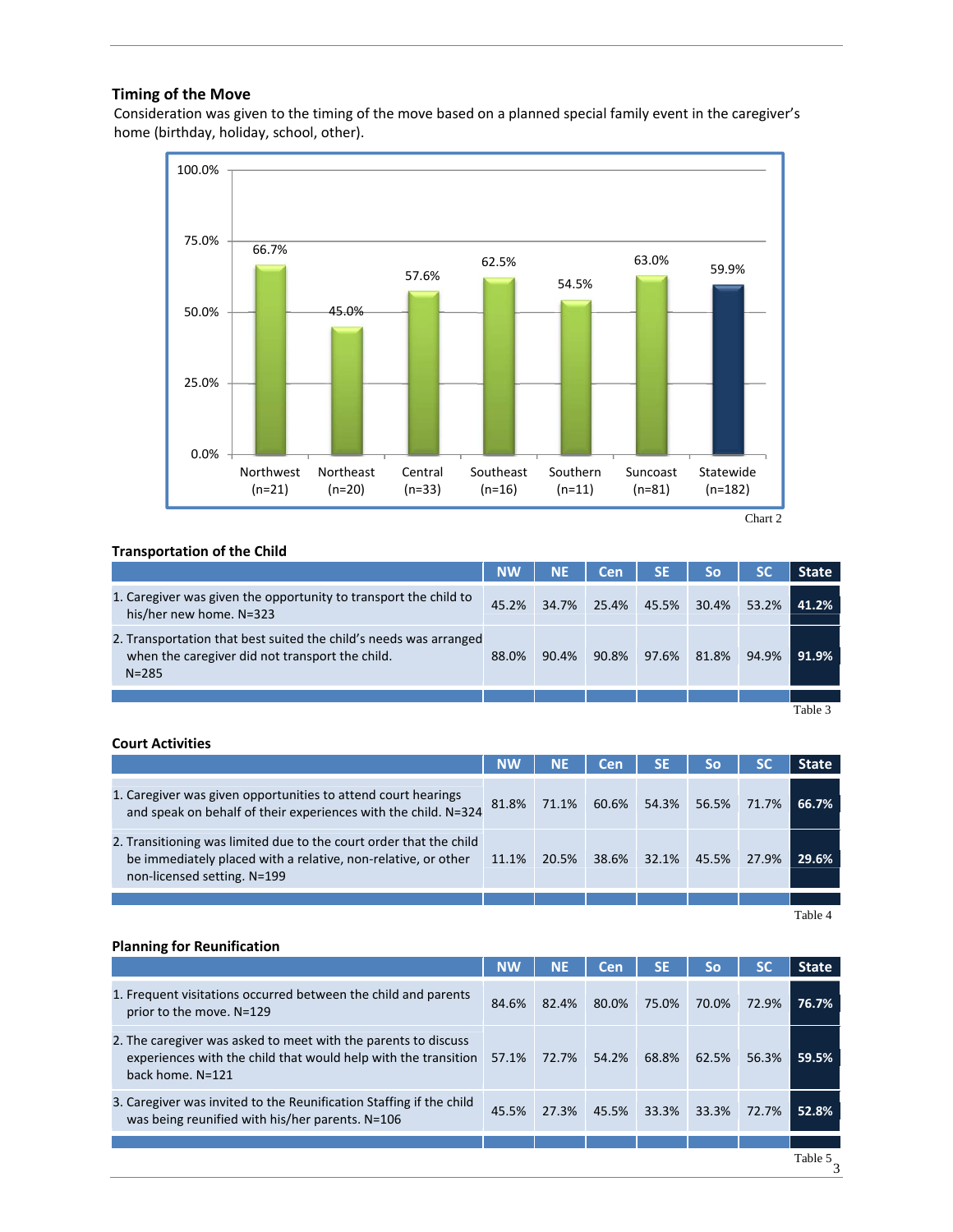#### **Planning for Adoption**

|                                                                                                                                           | <b>NW</b> | <b>NE</b> | Cen   | <b>SE</b> | So    | <b>SC</b> | <b>State</b> |
|-------------------------------------------------------------------------------------------------------------------------------------------|-----------|-----------|-------|-----------|-------|-----------|--------------|
| 1. Caregiver was asked to meet with prospective adoptive<br>parents to discuss experiences with the child to ease the<br>transition. N=53 | 66.7%     | 46.2%     | 62.5% | 100%      | 75.0% | 55.0%     | 58.5%        |
| 2. Caregiver was interested in adopting child. N=120                                                                                      | 25.0%     | 61.5%     | 53.8% | 50.0%     | 25.0% | 40.0%     | 45.0%        |
|                                                                                                                                           |           |           |       |           |       |           |              |
|                                                                                                                                           |           |           |       |           |       |           | $T-1.1 - C$  |

Table 6

### **Planning for Continuity of Care**

|                                                                                                                                               | <b>NW</b> | <b>NE</b> | Cen   | SE    | <b>So</b> |       | State   |
|-----------------------------------------------------------------------------------------------------------------------------------------------|-----------|-----------|-------|-------|-----------|-------|---------|
| 1. Caregiver was assured critical services (medical, dental and<br>therapeutic) were following the child in the new placement.<br>$N = 228$   | 76.7%     | 70.0%     | 63.2% | 81.3% | 89.5%     | 75.9% | 75.0%   |
| 2. Caregiver participated in planning for educational needs for<br>the child during and after the transition into the new<br>placement. N=219 | 48.1%     | 41.0%     | 33.3% | 48.1% | 43.8%     | 54.1% | 46.1%   |
|                                                                                                                                               |           |           |       |       |           |       |         |
|                                                                                                                                               |           |           |       |       |           |       | Table 7 |

### **Child Safety Concerns**

Caregiver does not have child safety concerns for child in the new placement.



Chart 3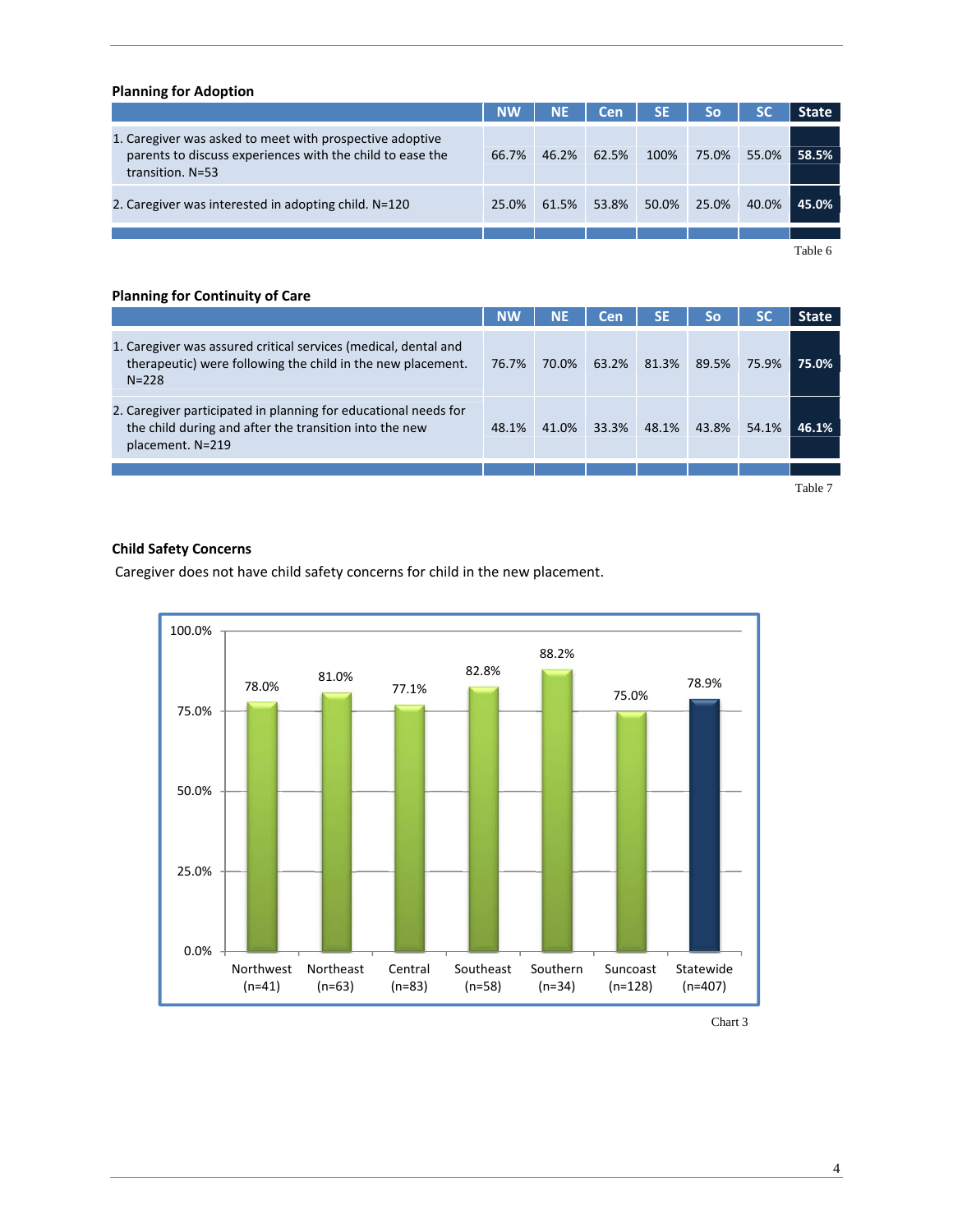# **Appendix I ‐ Results by CBC for Northwest Region**

| <b>Families First Network</b>                                                                                                                                   |       |
|-----------------------------------------------------------------------------------------------------------------------------------------------------------------|-------|
| <b>Caregiver Notification</b>                                                                                                                                   |       |
| 1. Prior to the child being moved from home, sufficient notice (at least a week) of the planned move was given. N=28                                            | 67.9% |
| <b>Caregiver Involvement</b>                                                                                                                                    |       |
| 1. Caregiver was given an opportunity to provide input in creating a transition plan. N=28                                                                      | 42.9% |
| 2. Caregiver was made aware of the reasons why the child was being moved. N=28                                                                                  | 89.3% |
| 3. If the caregiver disagreed with the move, an opportunity to discuss why they disagreed was given. N=8                                                        | 75.0% |
| 4. Caregiver was offered an opportunity to have follow-up contacts with the child. N=24                                                                         | 37.5% |
| 5. If child was being reunified with his/her parents, the caregiver was invited to the Reunification Staffing. N=9                                              | 44.4% |
| <b>Child Involvement</b>                                                                                                                                        |       |
| 1. Child was made aware of the move prior to the actual move. N=26                                                                                              | 80.8% |
| 2. Child was able to say "goodbyes" to family, friends, other children, school, etc. n=24                                                                       | 70.8% |
| <b>Timing of the Move</b>                                                                                                                                       |       |
| 1. Consideration was given to the timing of the move based on a planned special family even in the caregiver's home<br>(birthday, holiday, school, other). N=13 | 69.2% |
| <b>Transportation of the Child</b>                                                                                                                              |       |
| 1. Caregiver was given the opportunity to transport the child to his/her new home. N=22                                                                         | 45.5% |
| 2. Transportation that best suited the child's needs was arranged when the caregiver did not transport the child. N=18                                          | 83.3% |
| <b>Court Activities</b>                                                                                                                                         |       |
| 1. Caregiver was given opportunities to attend court hearings and speak on behalf of their experiences with the child.<br>$N = 20$                              | 90.0% |
| 2. Transitioning was limited due to the court order that the child be immediately placed with a relative, non-relative, or<br>other non-licensed setting. N=8   | 12.5% |
| <b>Planning for Reunification</b>                                                                                                                               |       |
| 1. Frequent visitations occurred between the child and parents prior to the move. N=9                                                                           | 77.8% |
| 2. The caregiver was asked to meet with the parents to discuss experiences with the child that would help with the<br>transition back home. N=11                | 45.5% |
| 3. Caregiver was invited to the Reunification Staffing if the child was being reunified with his/her parents. N=9                                               | 44.4% |
| <b>Planning for Adoption</b>                                                                                                                                    |       |
| 1. Caregiver was asked to meet with prospective adoptive parents to discuss experiences with the child to ease the<br>transition. N=6                           | 66.7% |
| 2. Caregiver was interested in adopting child. N=8                                                                                                              | 25.0% |
| <b>Planning for Continuity of Care</b>                                                                                                                          |       |
| 1. Caregiver was assured critical services (medical, dental and therapeutic) were following the child in the new<br>placement. N=20                             | 75.0% |
| 2. Caregiver participated in planning for educational needs for the child during and after the transition into the new<br>placement. N=18                       | 33.3% |
| <b>Child Safety Concerns</b>                                                                                                                                    |       |
| 1. Caregiver does not have child safety concerns for child in the new placement. N=28                                                                           | 78.6% |
|                                                                                                                                                                 |       |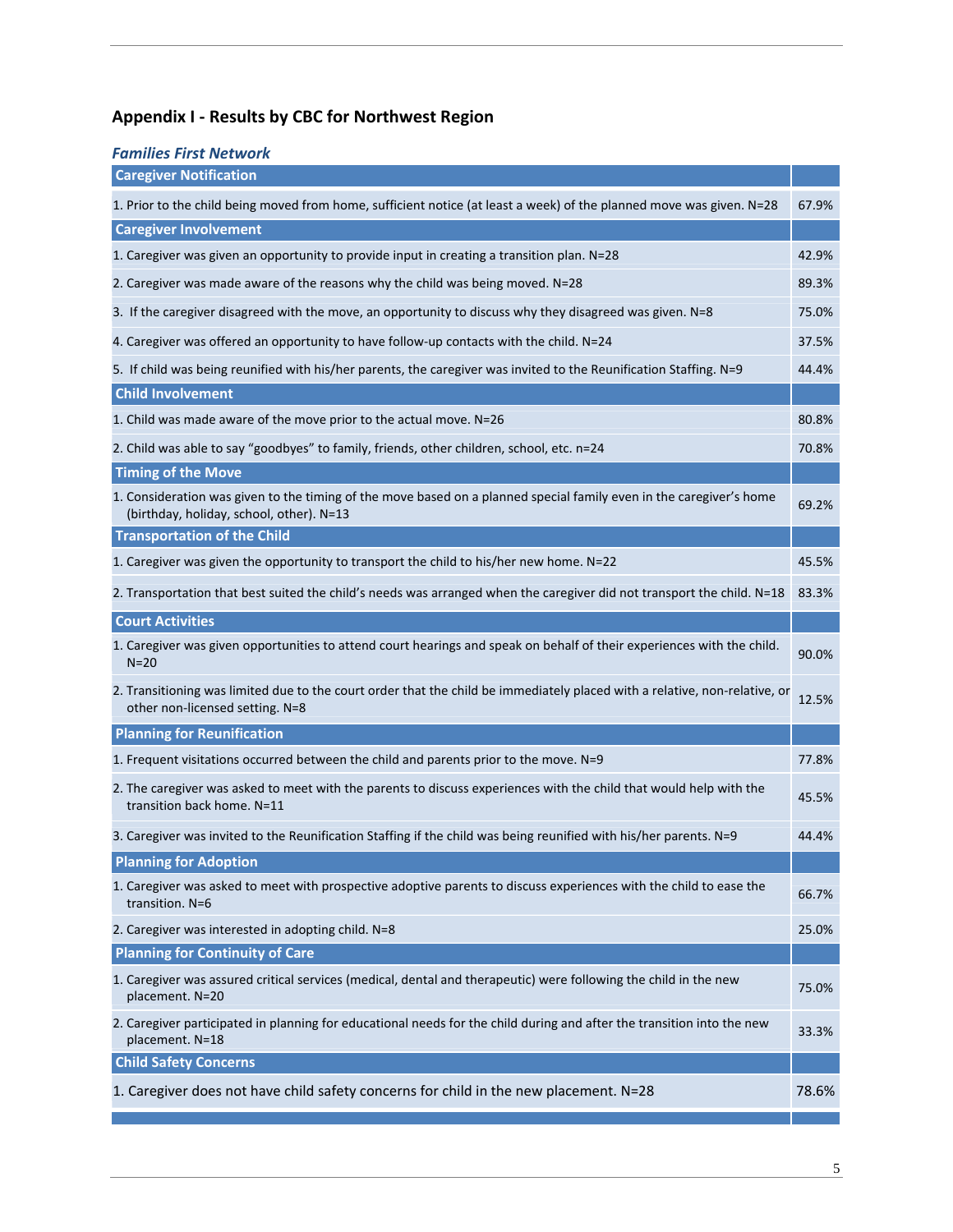*Big Bend Community Based Care, Inc.*

| <b>Caregiver Notification</b>                                                                                                                                  |           |
|----------------------------------------------------------------------------------------------------------------------------------------------------------------|-----------|
| 1. Prior to the child being moved from home, sufficient notice (at least a week) of the planned move was given. N=13                                           | 92.3%     |
| <b>Caregiver Involvement</b>                                                                                                                                   |           |
| 1. Caregiver was given an opportunity to provide input in creating a transition plan. N=13                                                                     | 76.9%     |
| 2. Caregiver was made aware of the reasons why the child was being moved. N=13                                                                                 | 100%      |
| 3. If the caregiver disagreed with the move, an opportunity to discuss why they disagreed was given. N=4                                                       | 75.0%     |
| 4. Caregiver was offered an opportunity to have follow-up contacts with the child. N=11                                                                        | 63.6%     |
| 5. If child was being reunified with his/her parents, the caregiver was invited to the Reunification Staffing. N=2                                             | 50.0%     |
| <b>Child Involvement</b>                                                                                                                                       |           |
| 1. Child was made aware of the move prior to the actual move. N=13                                                                                             | 92.3%     |
| 2. Child was able to say "goodbyes" to family, friends, other children, school, etc. n=13                                                                      | 84.6%     |
| <b>Timing of the Move</b>                                                                                                                                      |           |
| 1. Consideration was given to the timing of the move based on a planned special family even in the caregiver's home<br>(birthday, holiday, school, other). N=8 | 62.5%     |
| <b>Transportation of the Child</b>                                                                                                                             |           |
| 1. Caregiver was given the opportunity to transport the child to his/her new home. N=9                                                                         | 44.4%     |
| 2. Transportation that best suited the child's needs was arranged when the caregiver did not transport the child. N=7                                          | 100%      |
| <b>Court Activities</b>                                                                                                                                        |           |
| 1. Caregiver was given opportunities to attend court hearings and speak on behalf of their experiences with the child.<br>$N = 13$                             | 69.2%     |
| 2. Transitioning was limited due to the court order that the child be immediately placed with a relative, non-relative, or<br>other non-licensed setting. N=1  | 0%        |
| <b>Planning for Reunification</b>                                                                                                                              |           |
| 1. Frequent visitations occurred between the child and parents prior to the move. N=4                                                                          | 100%      |
| 2. The caregiver was asked to meet with the parents to discuss experiences with the child that would help with the<br>transition back home. N=3                | 100%      |
| 3. Caregiver was invited to the Reunification Staffing if the child was being reunified with his/her parents. N=2                                              | 50.0%     |
| <b>Planning for Adoption</b>                                                                                                                                   |           |
| 1. Caregiver was asked to meet with prospective adoptive parents to discuss experiences with the child to ease the<br>transition. N=0                          | <b>NA</b> |
| 2. Caregiver was interested in adopting child. N=0                                                                                                             | <b>NA</b> |
| <b>Planning for Continuity of Care</b>                                                                                                                         |           |
| 1. Caregiver was assured critical services (medical, dental and therapeutic) were following the child in the new<br>placement. N=3                             | 80.0%     |
| 2. Caregiver participated in planning for educational needs for the child during and after the transition into the new<br>placement. N=9                       | 77.8%     |
| <b>Child Safety Concerns</b>                                                                                                                                   |           |
| 1. Caregiver does not have child safety concerns for child in the new placement. N=13                                                                          | 76.9%     |
|                                                                                                                                                                |           |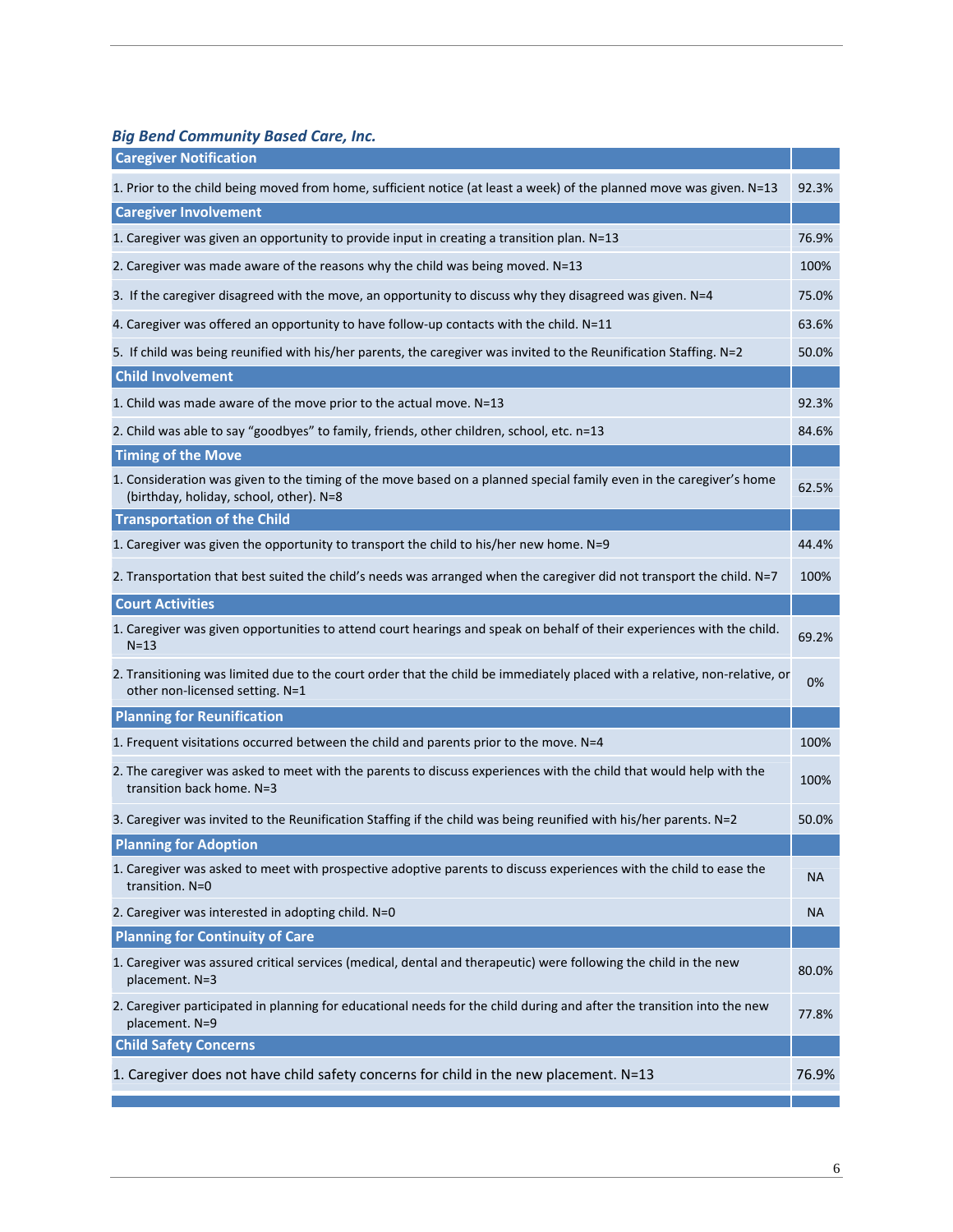## **Appendix II ‐ Results by CBC for Northeast Region**

### *Partnership for Strong Families*

| <b>Caregiver Notification</b>                                                                                                                                  |       |
|----------------------------------------------------------------------------------------------------------------------------------------------------------------|-------|
| 1. Prior to the child being moved from home, sufficient notice (at least a week) of the planned move was given. N=12                                           | 66.7% |
| <b>Caregiver Involvement</b>                                                                                                                                   |       |
| 1. Caregiver was given an opportunity to provide input in creating a transition plan. N=12                                                                     | 33.3% |
| 2. Caregiver was made aware of the reasons why the child was being moved. N=12                                                                                 | 83.3% |
| 3. If the caregiver disagreed with the move, an opportunity to discuss why they disagreed was given. N=6                                                       | 28.6% |
| 4. Caregiver was offered an opportunity to have follow-up contacts with the child. N=11                                                                        | 9.1%  |
| 5. If child was being reunified with his/her parents, the caregiver was invited to the Reunification Staffing. N=1                                             | 100%  |
| <b>Child Involvement</b>                                                                                                                                       |       |
| 1. Child was made aware of the move prior to the actual move. N=10                                                                                             | 60.0% |
| 2. Child was able to say "goodbyes" to family, friends, other children, school, etc. n=10                                                                      | 70.0% |
| <b>Timing of the Move</b>                                                                                                                                      |       |
| 1. Consideration was given to the timing of the move based on a planned special family even in the caregiver's home<br>(birthday, holiday, school, other). N=7 | 28.6% |
| <b>Transportation of the Child</b>                                                                                                                             |       |
| 1. Caregiver was given the opportunity to transport the child to his/her new home. N=10                                                                        | 10.0% |
| 2. Transportation that best suited the child's needs was arranged when the caregiver did not transport the child. N=10                                         | 90.0% |
| <b>Court Activities</b>                                                                                                                                        |       |
| 1. Caregiver was given opportunities to attend court hearings and speak on behalf of their experiences with the child.<br>$N=6$                                | 50.0% |
| 2. Transitioning was limited due to the court order that the child be immediately placed with a relative, non-relative, or<br>other non-licensed setting. N=7  | 14.3% |
| <b>Planning for Reunification</b>                                                                                                                              |       |
| 1. Frequent visitations occurred between the child and parents prior to the move. N=1                                                                          | 100%  |
| 2. The caregiver was asked to meet with the parents to discuss experiences with the child that would help with the<br>transition back home. N=1                | 100%  |
| 3. Caregiver was invited to the Reunification Staffing if the child was being reunified with his/her parents. N=1                                              | 100%  |
| <b>Planning for Adoption</b>                                                                                                                                   |       |
| 1. Caregiver was asked to meet with prospective adoptive parents to discuss experiences with the child to ease the<br>transition. N=3                          | 0.0%  |
| 2. Caregiver was interested in adopting child. N=2                                                                                                             | 50.0% |
| <b>Planning for Continuity of Care</b>                                                                                                                         |       |
| 1. Caregiver was assured critical services (medical, dental and therapeutic) were following the child in the new<br>placement. N=5                             | 80.0% |
| 2. Caregiver participated in planning for educational needs for the child during and after the transition into the new<br>placement. N=7                       | 14.3% |
| <b>Child Safety Concerns</b>                                                                                                                                   |       |
| 1. Caregiver does not have child safety concerns for child in the new placement. N=12                                                                          | 83.3% |
|                                                                                                                                                                |       |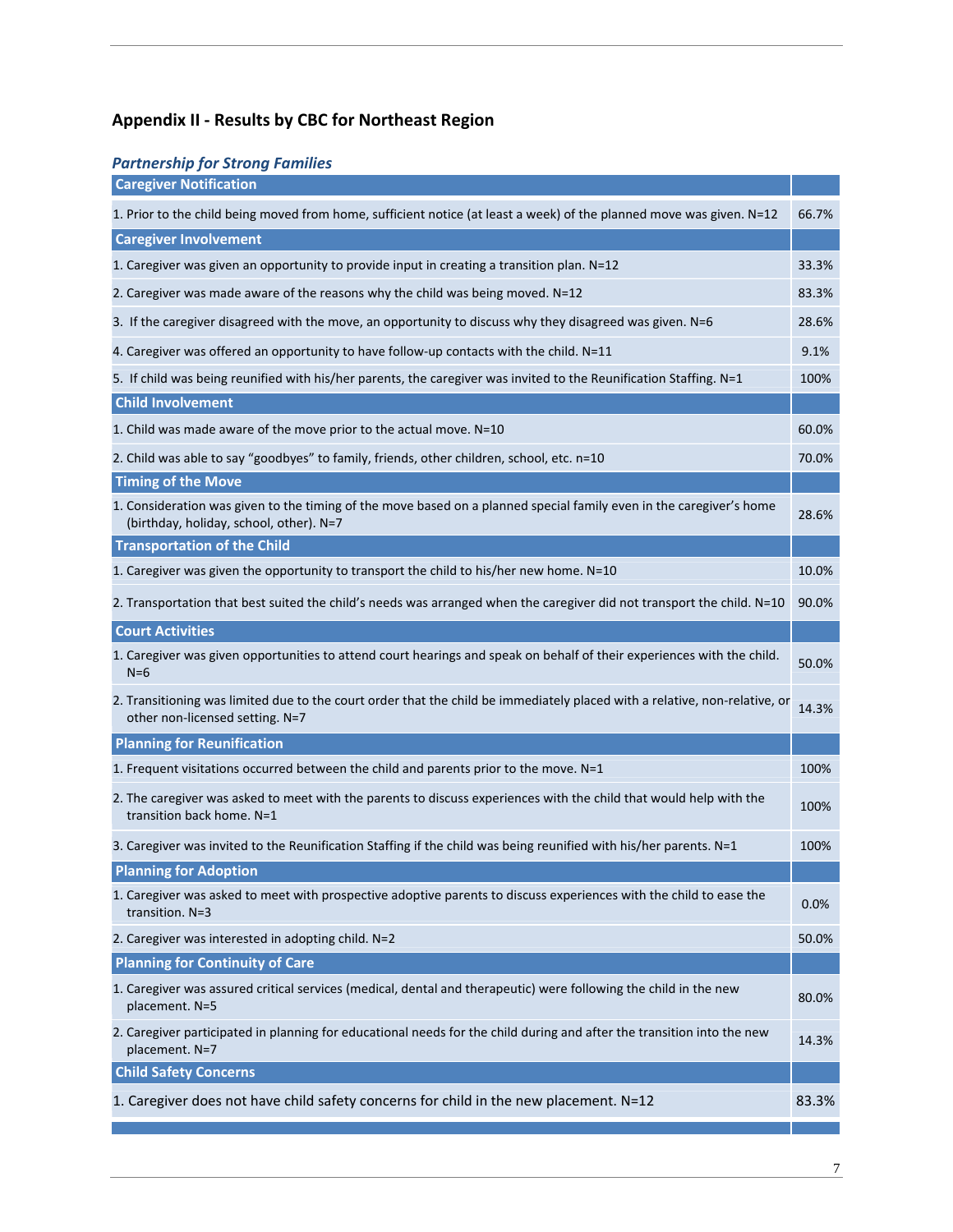*Family Support Services of North Florida, Inc.*

| <b>Caregiver Notification</b>                                                                                                                                  |       |
|----------------------------------------------------------------------------------------------------------------------------------------------------------------|-------|
| 1. Prior to the child being moved from home, sufficient notice (at least a week) of the planned move was given. N=23                                           | 91.3% |
| <b>Caregiver Involvement</b>                                                                                                                                   |       |
| 1. Caregiver was given an opportunity to provide input in creating a transition plan. N=23                                                                     | 52.2% |
| 2. Caregiver was made aware of the reasons why the child was being moved. N=23                                                                                 | 95.7% |
| 3. If the caregiver disagreed with the move, an opportunity to discuss why they disagreed was given. N=5                                                       | 20.0% |
| 4. Caregiver was offered an opportunity to have follow-up contacts with the child. N=18                                                                        | 61.1% |
| 5. If child was being reunified with his/her parents, the caregiver was invited to the Reunification Staffing. N=5                                             | 0.0%  |
| <b>Child Involvement</b>                                                                                                                                       |       |
| 1. Child was made aware of the move prior to the actual move. N=19                                                                                             | 94.7% |
| 2. Child was able to say "goodbyes" to family, friends, other children, school, etc. n=17                                                                      | 64.7% |
| <b>Timing of the Move</b>                                                                                                                                      |       |
| 1. Consideration was given to the timing of the move based on a planned special family even in the caregiver's home<br>(birthday, holiday, school, other). N=5 | 60.0% |
| <b>Transportation of the Child</b>                                                                                                                             |       |
| 1. Caregiver was given the opportunity to transport the child to his/her new home. N=17                                                                        | 41.2% |
| 2. Transportation that best suited the child's needs was arranged when the caregiver did not transport the child. N=21                                         | 90.5% |
| <b>Court Activities</b>                                                                                                                                        |       |
| 1. Caregiver was given opportunities to attend court hearings and speak on behalf of their experiences with the child.<br>$N = 20$                             | 75.0% |
| 2. Transitioning was limited due to the court order that the child be immediately placed with a relative, non-relative, or<br>other non-licensed setting. N=13 | 7.7%  |
| <b>Planning for Reunification</b>                                                                                                                              |       |
| 1. Frequent visitations occurred between the child and parents prior to the move. N=5                                                                          | 100%  |
| 2. The caregiver was asked to meet with the parents to discuss experiences with the child that would help with the<br>transition back home. N=5                | 60.0% |
| 3. Caregiver was invited to the Reunification Staffing if the child was being reunified with his/her parents. N=5                                              | 0.0%  |
| <b>Planning for Adoption</b>                                                                                                                                   |       |
| 1. Caregiver was asked to meet with prospective adoptive parents to discuss experiences with the child to ease the<br>transition. N=6                          | 50.0% |
| 2. Caregiver was interested in adopting child. N=7                                                                                                             | 85.7% |
| <b>Planning for Continuity of Care</b>                                                                                                                         |       |
| 1. Caregiver was assured critical services (medical, dental and therapeutic) were following the child in the new<br>placement. N=10                            | 40.0% |
| 2. Caregiver participated in planning for educational needs for the child during and after the transition into the new<br>placement. N=17                      | 35.3% |
| <b>Child Safety Concerns</b>                                                                                                                                   |       |
| 1. Caregiver does not have child safety concerns for child in the new placement. N=23                                                                          | 78.3% |
|                                                                                                                                                                |       |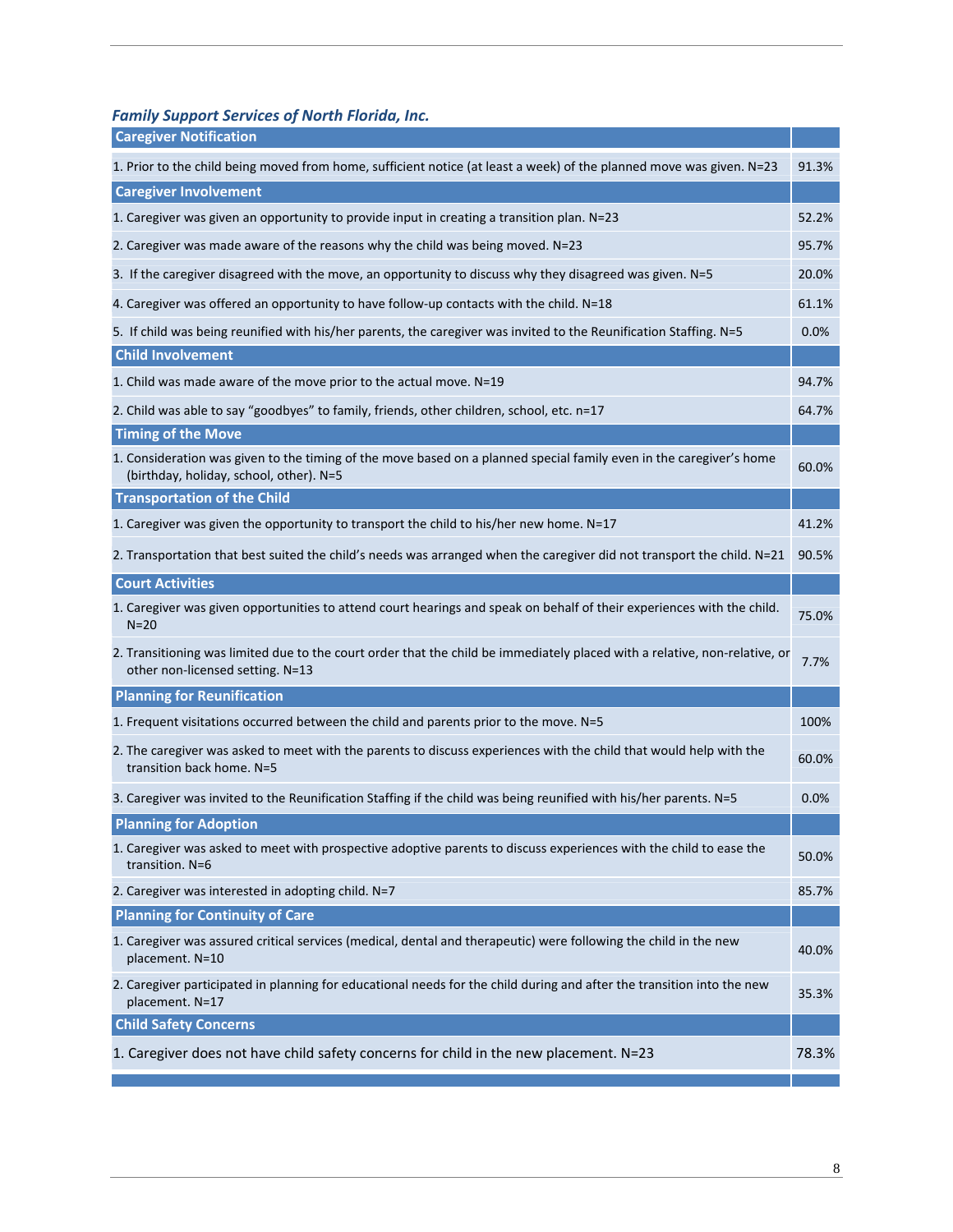*Kids First of Florida*

| <b>Caregiver Notification</b>                                                                                                                                  |           |
|----------------------------------------------------------------------------------------------------------------------------------------------------------------|-----------|
| 1. Prior to the child being moved from home, sufficient notice (at least a week) of the planned move was given. N=11                                           | 81.8%     |
| <b>Caregiver Involvement</b>                                                                                                                                   |           |
| 1. Caregiver was given an opportunity to provide input in creating a transition plan. N=11                                                                     | 36.4%     |
| 2. Caregiver was made aware of the reasons why the child was being moved. N=11                                                                                 | 81.8%     |
| 3. If the caregiver disagreed with the move, an opportunity to discuss why they disagreed was given. N=4                                                       | 50.0%     |
| 4. Caregiver was offered an opportunity to have follow-up contacts with the child. N=11                                                                        | 63.6%     |
| 5. If child was being reunified with his/her parents, the caregiver was invited to the Reunification Staffing. N=0                                             | <b>NA</b> |
| <b>Child Involvement</b>                                                                                                                                       |           |
| 1. Child was made aware of the move prior to the actual move. N=11                                                                                             | 54.5%     |
| 2. Child was able to say "goodbyes" to family, friends, other children, school, etc. n=11                                                                      | 81.8%     |
| <b>Timing of the Move</b>                                                                                                                                      |           |
| 1. Consideration was given to the timing of the move based on a planned special family even in the caregiver's home<br>(birthday, holiday, school, other). N=3 | 33.3%     |
| <b>Transportation of the Child</b>                                                                                                                             |           |
| 1. Caregiver was given the opportunity to transport the child to his/her new home. N=10                                                                        | 10.0%     |
| 2. Transportation that best suited the child's needs was arranged when the caregiver did not transport the child. N=10                                         | 100%      |
| <b>Court Activities</b>                                                                                                                                        |           |
| 1. Caregiver was given opportunities to attend court hearings and speak on behalf of their experiences with the child.<br>$N=7$                                | 42.9%     |
| 2. Transitioning was limited due to the court order that the child be immediately placed with a relative, non-relative, or<br>other non-licensed setting. N=7  | 14.3%     |
| <b>Planning for Reunification</b>                                                                                                                              |           |
| 1. Frequent visitations occurred between the child and parents prior to the move. N=1                                                                          | 100%      |
| 2. The caregiver was asked to meet with the parents to discuss experiences with the child that would help with the<br>transition back home. N=0                | NA        |
| 3. Caregiver was invited to the Reunification Staffing if the child was being reunified with his/her parents. N=0                                              | <b>NA</b> |
| <b>Planning for Adoption</b>                                                                                                                                   |           |
| 1. Caregiver was asked to meet with prospective adoptive parents to discuss experiences with the child to ease the<br>transition. N=1                          | 100%      |
| 2. Caregiver was interested in adopting child. N=11                                                                                                            | 54.5%     |
| <b>Planning for Continuity of Care</b>                                                                                                                         |           |
| 1. Caregiver was assured critical services (medical, dental and therapeutic) were following the child in the new<br>placement. N=5                             | 100%      |
| 2. Caregiver participated in planning for educational needs for the child during and after the transition into the new<br>placement. N=10                      | 60.0%     |
| <b>Child Safety Concerns</b>                                                                                                                                   |           |
| 1. Caregiver does not have child safety concerns for child in the new placement. N=11                                                                          | 81.8%     |
|                                                                                                                                                                |           |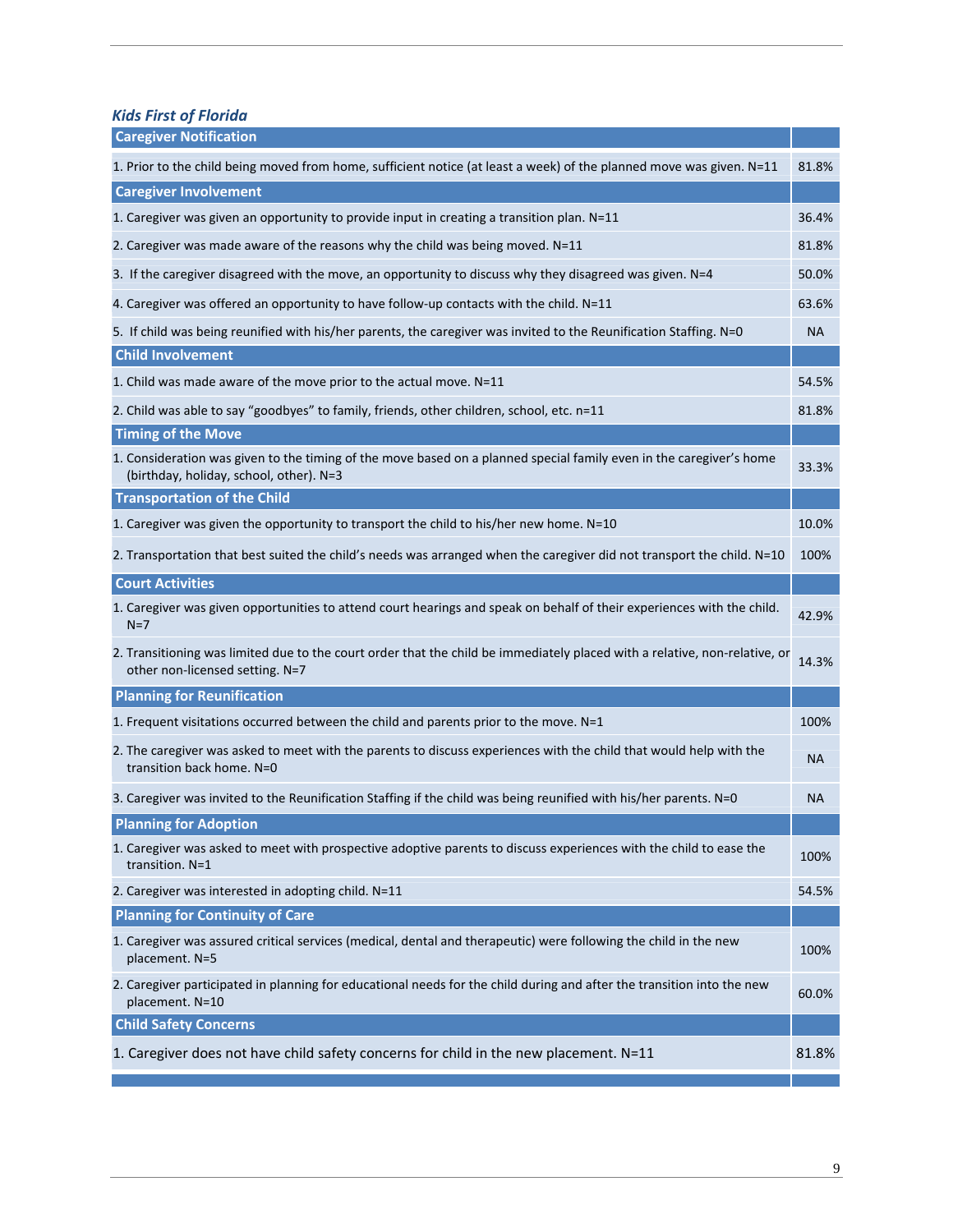*Community Partnership for Children*

| <b>Caregiver Notification</b>                                                                                                                                  |       |
|----------------------------------------------------------------------------------------------------------------------------------------------------------------|-------|
| 1. Prior to the child being moved from home, sufficient notice (at least a week) of the planned move was given. N=15                                           | 80.0% |
| <b>Caregiver Involvement</b>                                                                                                                                   |       |
| 1. Caregiver was given an opportunity to provide input in creating a transition plan. N=15                                                                     | 60.0% |
| 2. Caregiver was made aware of the reasons why the child was being moved. N=15                                                                                 | 100%  |
| 3. If the caregiver disagreed with the move, an opportunity to discuss why they disagreed was given. N=3                                                       | 33.3% |
| 4. Caregiver was offered an opportunity to have follow-up contacts with the child. N=13                                                                        | 46.2% |
| 5. If child was being reunified with his/her parents, the caregiver was invited to the Reunification Staffing. N=4                                             | 50.0% |
| <b>Child Involvement</b>                                                                                                                                       |       |
| 1. Child was made aware of the move prior to the actual move. N=14                                                                                             | 50.0% |
| 2. Child was able to say "goodbyes" to family, friends, other children, school, etc. n=10                                                                      | 60.0% |
| <b>Timing of the Move</b>                                                                                                                                      |       |
| 1. Consideration was given to the timing of the move based on a planned special family even in the caregiver's home<br>(birthday, holiday, school, other). N=4 | 50.0% |
| <b>Transportation of the Child</b>                                                                                                                             |       |
| 1. Caregiver was given the opportunity to transport the child to his/her new home. N=10                                                                        | 60.0% |
| 2. Transportation that best suited the child's needs was arranged when the caregiver did not transport the child. N=10                                         | 80.0% |
| <b>Court Activities</b>                                                                                                                                        |       |
| 1. Caregiver was given opportunities to attend court hearings and speak on behalf of their experiences with the child.<br>$N = 11$                             | 90.9% |
| 2. Transitioning was limited due to the court order that the child be immediately placed with a relative, non-relative, or<br>other non-licensed setting. N=11 | 45.5% |
| <b>Planning for Reunification</b>                                                                                                                              |       |
| 1. Frequent visitations occurred between the child and parents prior to the move. N=9                                                                          | 66.7% |
| 2. The caregiver was asked to meet with the parents to discuss experiences with the child that would help with the<br>transition back home. N=4                | 75.0% |
| 3. Caregiver was invited to the Reunification Staffing if the child was being reunified with his/her parents. N=4                                              | 50.0% |
| <b>Planning for Adoption</b>                                                                                                                                   |       |
| 1. Caregiver was asked to meet with prospective adoptive parents to discuss experiences with the child to ease the<br>transition. N=3                          | 66.7% |
| 2. Caregiver was interested in adopting child. N=6                                                                                                             | 50.0% |
| <b>Planning for Continuity of Care</b>                                                                                                                         |       |
| 1. Caregiver was assured critical services (medical, dental and therapeutic) were following the child in the new<br>placement. N=8                             | 75.0% |
| 2. Caregiver participated in planning for educational needs for the child during and after the transition into the new<br>placement. N=4                       | 50.0% |
| <b>Child Safety Concerns</b>                                                                                                                                   |       |
| 1. Caregiver does not have child safety concerns for child in the new placement. N=15                                                                          | 80.0% |
|                                                                                                                                                                |       |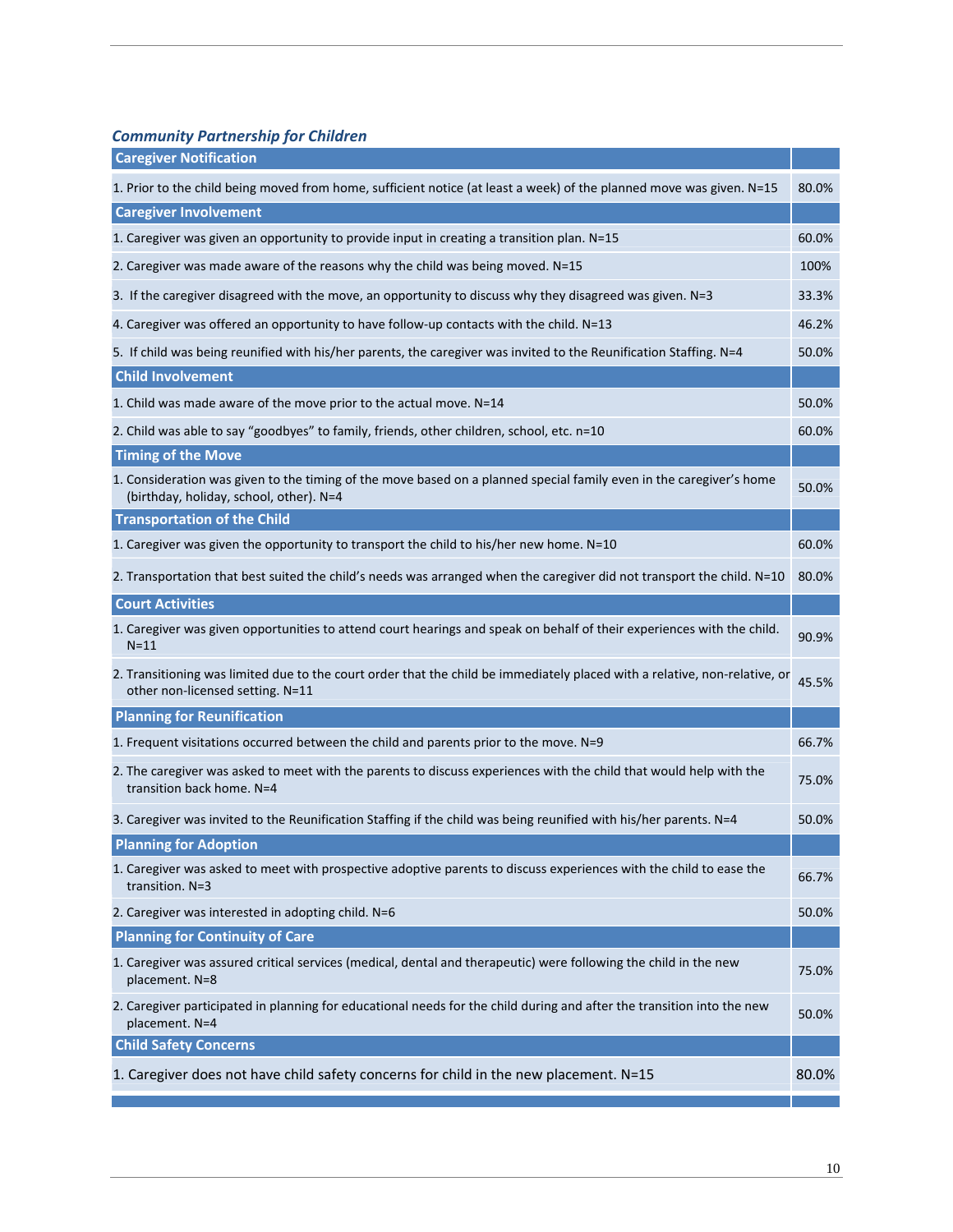### *St. John's County Board of County Commissioners*

| <b>Caregiver Notification</b>                                                                                                                                  |           |
|----------------------------------------------------------------------------------------------------------------------------------------------------------------|-----------|
| 1. Prior to the child being moved from home, sufficient notice (at least a week) of the planned move was given. N=2                                            | 100%      |
| <b>Caregiver Involvement</b>                                                                                                                                   |           |
| 1. Caregiver was given an opportunity to provide input in creating a transition plan. N=2                                                                      | 100%      |
| 2. Caregiver was made aware of the reasons why the child was being moved. $N=2$                                                                                | 100%      |
| 3. If the caregiver disagreed with the move, an opportunity to discuss why they disagreed was given. N=0                                                       | NA        |
| 4. Caregiver was offered an opportunity to have follow-up contacts with the child. N=2                                                                         | 50.0%     |
| 5. If child was being reunified with his/her parents, the caregiver was invited to the Reunification Staffing. N=1                                             | 0.0%      |
| <b>Child Involvement</b>                                                                                                                                       |           |
| 1. Child was made aware of the move prior to the actual move. N=1                                                                                              | 100%      |
| 2. Child was able to say "goodbyes" to family, friends, other children, school, etc. n=2                                                                       | 100%      |
| <b>Timing of the Move</b>                                                                                                                                      |           |
| 1. Consideration was given to the timing of the move based on a planned special family even in the caregiver's home<br>(birthday, holiday, school, other). N=1 | 100%      |
| <b>Transportation of the Child</b>                                                                                                                             |           |
| 1. Caregiver was given the opportunity to transport the child to his/her new home. N=2                                                                         | 100%      |
| 2. Transportation that best suited the child's needs was arranged when the caregiver did not transport the child. N=1                                          | 100%      |
| <b>Court Activities</b>                                                                                                                                        |           |
| 1. Caregiver was given opportunities to attend court hearings and speak on behalf of their experiences with the child.<br>$N=1$                                | 100%      |
| 2. Transitioning was limited due to the court order that the child be immediately placed with a relative, non-relative, or<br>other non-licensed setting. N=1  | 0.0%      |
| <b>Planning for Reunification</b>                                                                                                                              |           |
| 1. Frequent visitations occurred between the child and parents prior to the move. N=1                                                                          | 100%      |
| 2. The caregiver was asked to meet with the parents to discuss experiences with the child that would help with the<br>transition back home. N=1                | 100%      |
| 3. Caregiver was invited to the Reunification Staffing if the child was being reunified with his/her parents. N=1                                              | 0.0%      |
| <b>Planning for Adoption</b>                                                                                                                                   |           |
| 1. Caregiver was asked to meet with prospective adoptive parents to discuss experiences with the child to ease the<br>transition. N=0                          | <b>NA</b> |
| 2. Caregiver was interested in adopting child. N=0                                                                                                             | ΝA        |
| <b>Planning for Continuity of Care</b>                                                                                                                         |           |
| 1. Caregiver was assured critical services (medical, dental and therapeutic) were following the child in the new<br>placement. N=2                             | 100%      |
| 2. Caregiver participated in planning for educational needs for the child during and after the transition into the new<br>placement. N=1                       | 100%      |
| <b>Child Safety Concerns</b>                                                                                                                                   |           |
| 1. Caregiver does not have child safety concerns for child in the new placement. N=2                                                                           | 100%      |
|                                                                                                                                                                |           |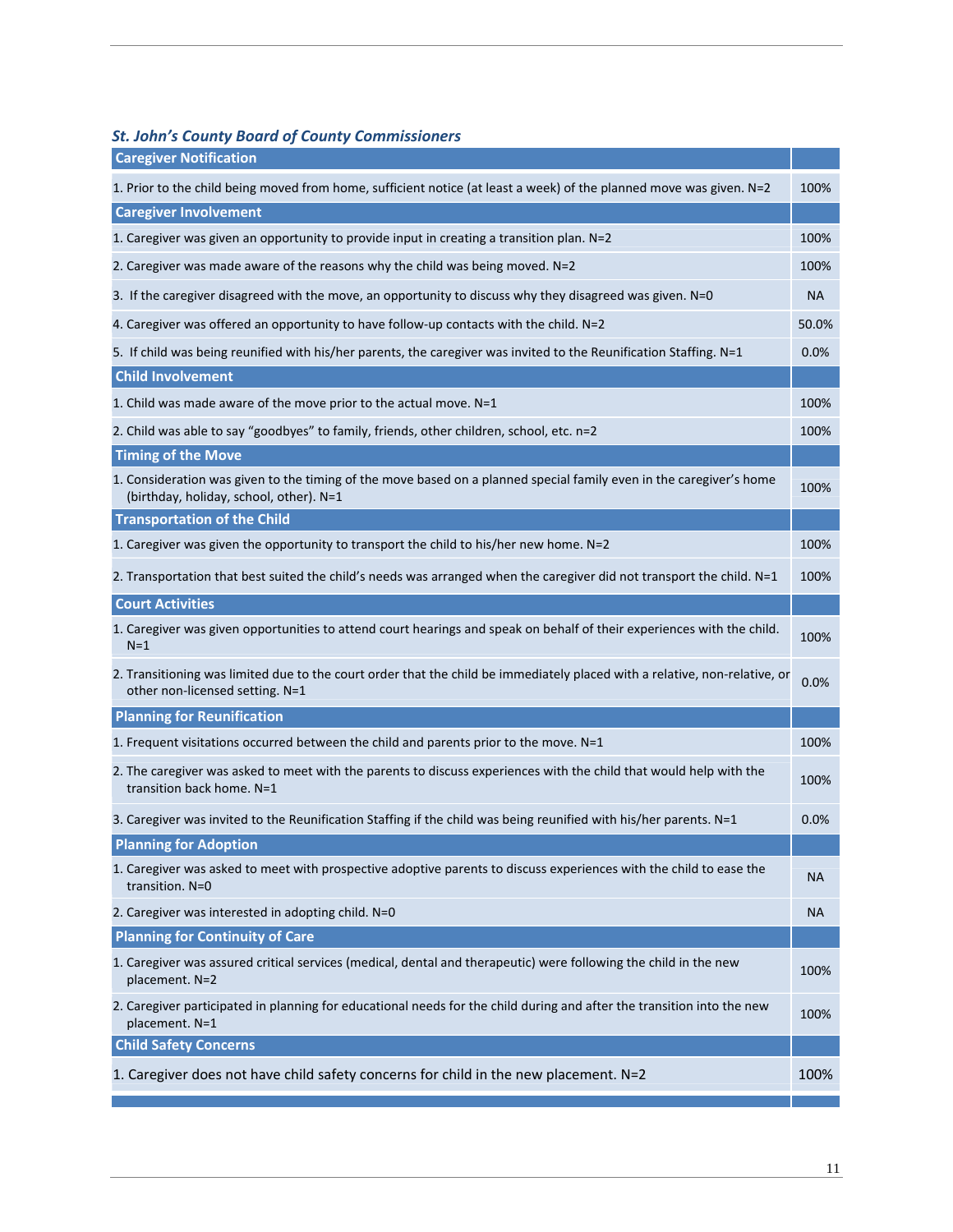# **Appendix III ‐ Results by CBC for Central Region**

| <b>Kids Central, Inc.</b>                                                                                                                                       |       |
|-----------------------------------------------------------------------------------------------------------------------------------------------------------------|-------|
| <b>Caregiver Notification</b>                                                                                                                                   |       |
| 1. Prior to the child being moved from home, sufficient notice (at least a week) of the planned move was given. N=24                                            | 70.8% |
| <b>Caregiver Involvement</b>                                                                                                                                    |       |
| 1. Caregiver was given an opportunity to provide input in creating a transition plan. N=24                                                                      | 62.5% |
| 2. Caregiver was made aware of the reasons why the child was being moved. N=24                                                                                  | 83.3% |
| 3. If the caregiver disagreed with the move, an opportunity to discuss why they disagreed was given. N=6                                                        | 66.7% |
| 4. Caregiver was offered an opportunity to have follow-up contacts with the child. N=23                                                                         | 47.8% |
| 5. If child was being reunified with his/her parents, the caregiver was invited to the Reunification Staffing. N=8                                              | 87.5% |
| <b>Child Involvement</b>                                                                                                                                        |       |
| 1. Child was made aware of the move prior to the actual move. N=21                                                                                              | 76.2% |
| 2. Child was able to say "goodbyes" to family, friends, other children, school, etc. n=20                                                                       | 60.0% |
| <b>Timing of the Move</b>                                                                                                                                       |       |
| 1. Consideration was given to the timing of the move based on a planned special family even in the caregiver's home<br>(birthday, holiday, school, other). N=11 | 54.5% |
| <b>Transportation of the Child</b>                                                                                                                              |       |
| 1. Caregiver was given the opportunity to transport the child to his/her new home. N=19                                                                         | 26.3% |
| 2. Transportation that best suited the child's needs was arranged when the caregiver did not transport the child. N=22                                          | 81.8% |
| <b>Court Activities</b>                                                                                                                                         |       |
| 1. Caregiver was given opportunities to attend court hearings and speak on behalf of their experiences with the child.<br>$N=23$                                | 60.9% |
| 2. Transitioning was limited due to the court order that the child be immediately placed with a relative, non-relative, or<br>other non-licensed setting. N=24  | 33.3% |
| <b>Planning for Reunification</b>                                                                                                                               |       |
| 1. Frequent visitations occurred between the child and parents prior to the move. N=9                                                                           | 88.9% |
| 2. The caregiver was asked to meet with the parents to discuss experiences with the child that would help with the<br>transition back home. N=9                 | 88.9% |
| 3. Caregiver was invited to the Reunification Staffing if the child was being reunified with his/her parents. N=8                                               | 87.5% |
| <b>Planning for Adoption</b>                                                                                                                                    |       |
| 1. Caregiver was asked to meet with prospective adoptive parents to discuss experiences with the child to ease the<br>transition. N=5                           | 60.0% |
| 2. Caregiver was interested in adopting child. N=5                                                                                                              | 40.0% |
| <b>Planning for Continuity of Care</b>                                                                                                                          |       |
| 1. Caregiver was assured critical services (medical, dental and therapeutic) were following the child in the new<br>placement. N=9                              | 55.6% |
| 2. Caregiver participated in planning for educational needs for the child during and after the transition into the new<br>placement. N=11                       | 18.2% |
| <b>Child Safety Concerns</b>                                                                                                                                    |       |
| 1. Caregiver does not have child safety concerns for child in the new placement. N=24                                                                           | 66.7% |
|                                                                                                                                                                 |       |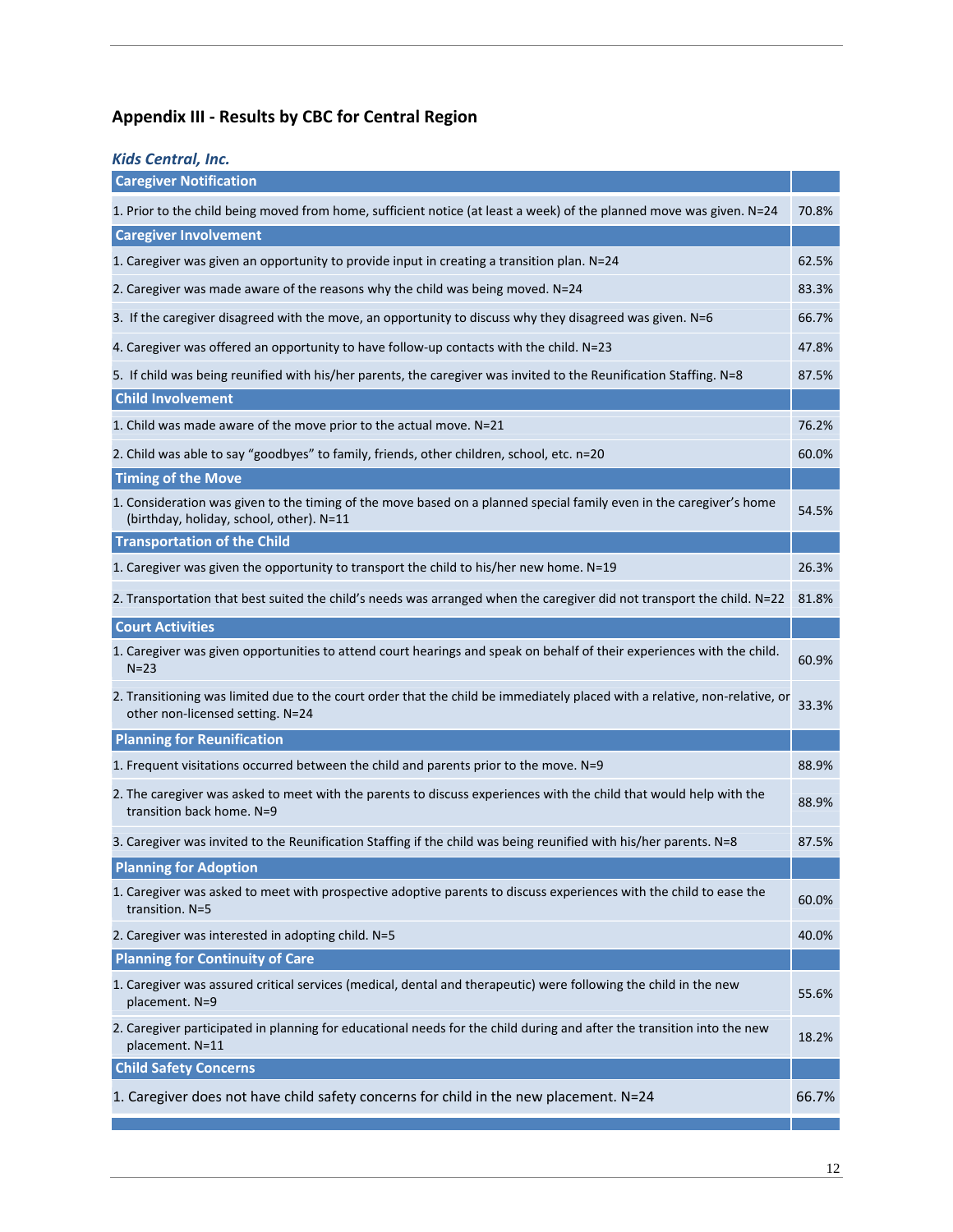*Community Based Care of Central Florida*

| <b>Caregiver Notification</b>                                                                                                                                  |       |
|----------------------------------------------------------------------------------------------------------------------------------------------------------------|-------|
| 1. Prior to the child being moved from home, sufficient notice (at least a week) of the planned move was given. N=26                                           | 76.9% |
| <b>Caregiver Involvement</b>                                                                                                                                   |       |
| 1. Caregiver was given an opportunity to provide input in creating a transition plan. N=26                                                                     | 53.8% |
| 2. Caregiver was made aware of the reasons why the child was being moved. N=26                                                                                 | 92.3% |
| 3. If the caregiver disagreed with the move, an opportunity to discuss why they disagreed was given. N=8                                                       | 37.5% |
| 4. Caregiver was offered an opportunity to have follow-up contacts with the child. N=24                                                                        | 50.0% |
| 5. If child was being reunified with his/her parents, the caregiver was invited to the Reunification Staffing. N=4                                             | 0.0%  |
| <b>Child Involvement</b>                                                                                                                                       |       |
| 1. Child was made aware of the move prior to the actual move. N=16                                                                                             | 81.3% |
| 2. Child was able to say "goodbyes" to family, friends, other children, school, etc. n=20                                                                      | 80.0% |
| <b>Timing of the Move</b>                                                                                                                                      |       |
| 1. Consideration was given to the timing of the move based on a planned special family even in the caregiver's home<br>(birthday, holiday, school, other). N=8 | 50.0% |
| <b>Transportation of the Child</b>                                                                                                                             |       |
| 1. Caregiver was given the opportunity to transport the child to his/her new home. N=22                                                                        | 18.2% |
| 2. Transportation that best suited the child's needs was arranged when the caregiver did not transport the child. N=18                                         | 94.4% |
| <b>Court Activities</b>                                                                                                                                        |       |
| 1. Caregiver was given opportunities to attend court hearings and speak on behalf of their experiences with the child.<br>$N=22$                               | 50.0% |
| 2. Transitioning was limited due to the court order that the child be immediately placed with a relative, non-relative, or<br>other non-licensed setting. N=8  | 25.0% |
| <b>Planning for Reunification</b>                                                                                                                              |       |
| 1. Frequent visitations occurred between the child and parents prior to the move. N=4                                                                          | 50.0% |
| 2. The caregiver was asked to meet with the parents to discuss experiences with the child that would help with the<br>transition back home. N=3                | 0.0%  |
| 3. Caregiver was invited to the Reunification Staffing if the child was being reunified with his/her parents. N=4                                              | 0.0%  |
| <b>Planning for Adoption</b>                                                                                                                                   |       |
| 1. Caregiver was asked to meet with prospective adoptive parents to discuss experiences with the child to ease the<br>transition. N=3                          | 66.7% |
| 2. Caregiver was interested in adopting child. N=5                                                                                                             | 60.0% |
| <b>Planning for Continuity of Care</b>                                                                                                                         |       |
| 1. Caregiver was assured critical services (medical, dental and therapeutic) were following the child in the new<br>placement. N=17                            | 52.9% |
| 2. Caregiver participated in planning for educational needs for the child during and after the transition into the new<br>placement. N=10                      | 10.0% |
| <b>Child Safety Concerns</b>                                                                                                                                   |       |
| 1. Caregiver does not have child safety concerns for child in the new placement. N=26                                                                          | 80.8% |
|                                                                                                                                                                |       |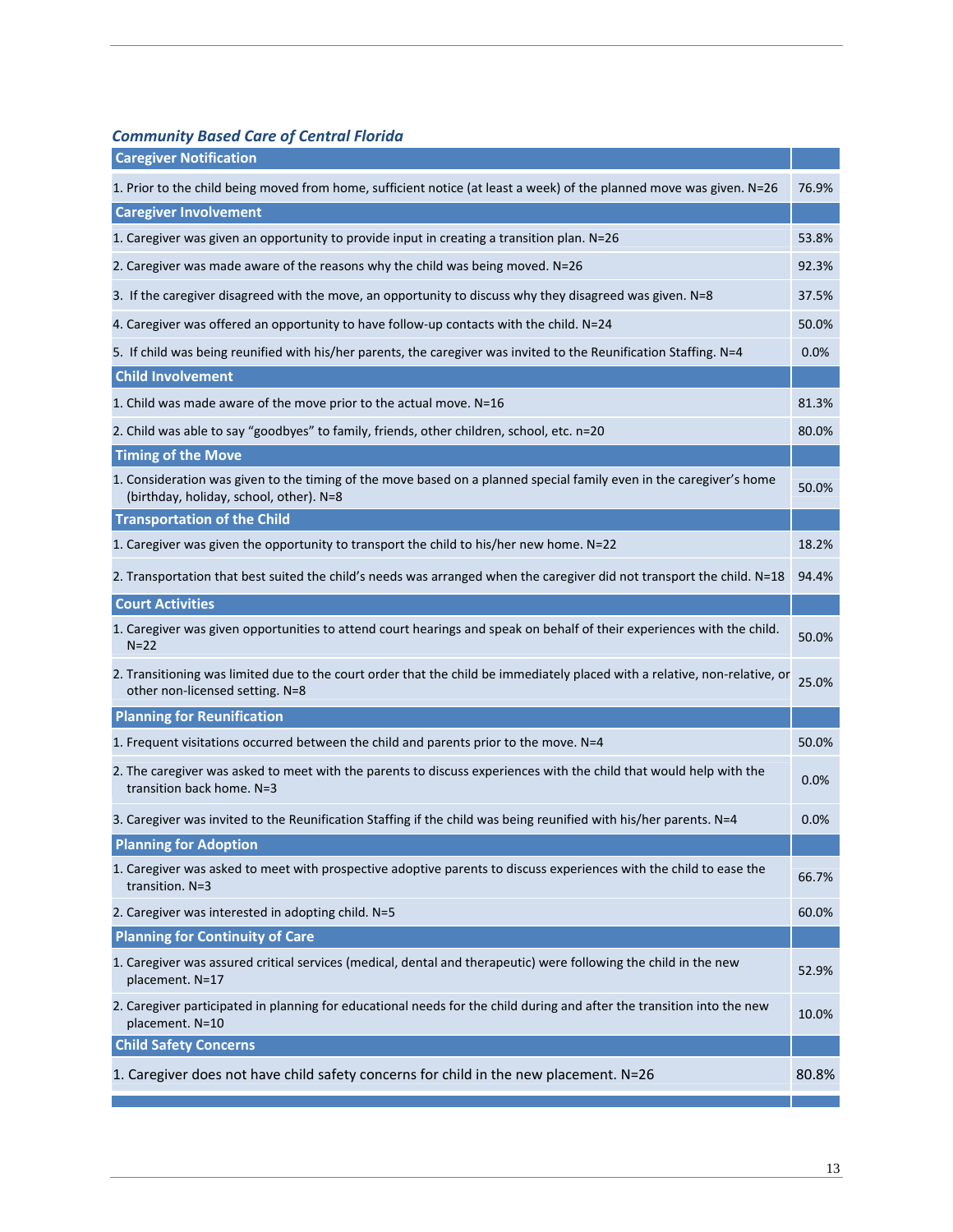*Heartland for Children*

| <b>Caregiver Notification</b>                                                                                                                                   |       |
|-----------------------------------------------------------------------------------------------------------------------------------------------------------------|-------|
| 1. Prior to the child being moved from home, sufficient notice (at least a week) of the planned move was given. N=19                                            | 63.2% |
| <b>Caregiver Involvement</b>                                                                                                                                    |       |
| 1. Caregiver was given an opportunity to provide input in creating a transition plan. N=19                                                                      | 63.2% |
| 2. Caregiver was made aware of the reasons why the child was being moved. N=19                                                                                  | 94.7% |
| 3. If the caregiver disagreed with the move, an opportunity to discuss why they disagreed was given. N=8                                                        | 25.0% |
| 4. Caregiver was offered an opportunity to have follow-up contacts with the child. N=16                                                                         | 50.0% |
| 5. If child was being reunified with his/her parents, the caregiver was invited to the Reunification Staffing. N=6                                              | 50.0% |
| <b>Child Involvement</b>                                                                                                                                        |       |
| 1. Child was made aware of the move prior to the actual move. N=16                                                                                              | 81.3% |
| 2. Child was able to say "goodbyes" to family, friends, other children, school, etc. n=15                                                                       | 60.0% |
| <b>Timing of the Move</b>                                                                                                                                       |       |
| 1. Consideration was given to the timing of the move based on a planned special family even in the caregiver's home<br>(birthday, holiday, school, other). N=11 | 72.7% |
| <b>Transportation of the Child</b>                                                                                                                              |       |
| 1. Caregiver was given the opportunity to transport the child to his/her new home. N=14                                                                         | 42.9% |
| 2. Transportation that best suited the child's needs was arranged when the caregiver did not transport the child. N=12                                          | 91.7% |
| <b>Court Activities</b>                                                                                                                                         |       |
| 1. Caregiver was given opportunities to attend court hearings and speak on behalf of their experiences with the child.<br>$N = 14$                              | 50.0% |
| 2. Transitioning was limited due to the court order that the child be immediately placed with a relative, non-relative, or<br>other non-licensed setting. N=9   | 55.6% |
| <b>Planning for Reunification</b>                                                                                                                               |       |
| 1. Frequent visitations occurred between the child and parents prior to the move. N=7                                                                           | 71.4% |
| 2. The caregiver was asked to meet with the parents to discuss experiences with the child that would help with the<br>transition back home. N=7                 | 42.9% |
| 3. Caregiver was invited to the Reunification Staffing if the child was being reunified with his/her parents. N=6                                               | 50.0% |
| <b>Planning for Adoption</b>                                                                                                                                    |       |
| 1. Caregiver was asked to meet with prospective adoptive parents to discuss experiences with the child to ease the<br>transition. N=0                           | NA    |
| 2. Caregiver was interested in adopting child. N=2                                                                                                              | 50.0% |
| <b>Planning for Continuity of Care</b>                                                                                                                          |       |
| 1. Caregiver was assured critical services (medical, dental and therapeutic) were following the child in the new<br>placement. N=7                              | 85.7% |
| 2. Caregiver participated in planning for educational needs for the child during and after the transition into the new<br>placement. N=7                        | 42.9% |
| <b>Child Safety Concerns</b>                                                                                                                                    |       |
| 1. Caregiver does not have child safety concerns for child in the new placement. N=19                                                                           | 68.4% |
|                                                                                                                                                                 |       |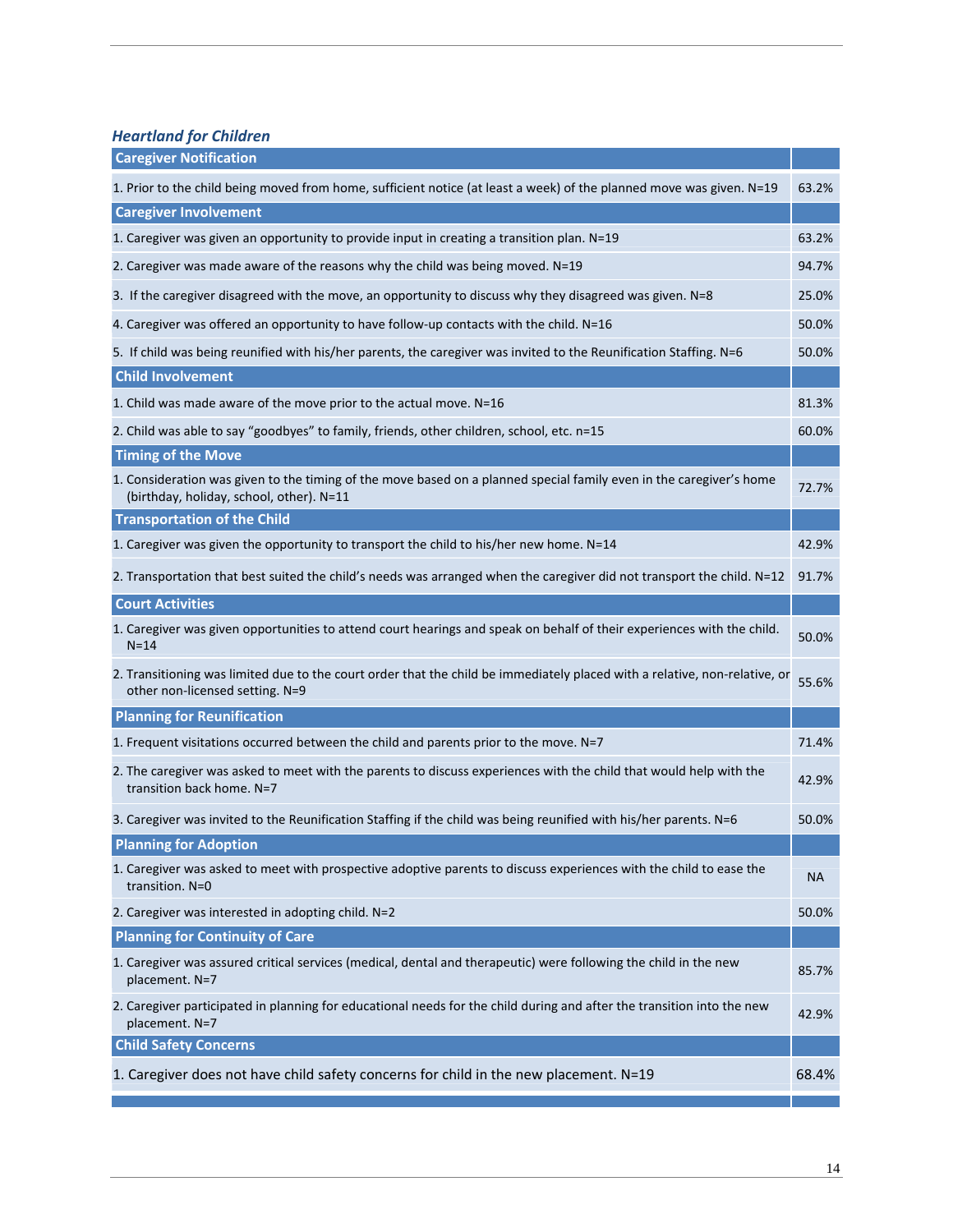*Brevard Family Partnership*

| <b>Caregiver Notification</b>                                                                                                                                  |       |
|----------------------------------------------------------------------------------------------------------------------------------------------------------------|-------|
| 1. Prior to the child being moved from home, sufficient notice (at least a week) of the planned move was given. N=14                                           | 57.1% |
| <b>Caregiver Involvement</b>                                                                                                                                   |       |
| 1. Caregiver was given an opportunity to provide input in creating a transition plan. N=14                                                                     | 21.4% |
| 2. Caregiver was made aware of the reasons why the child was being moved. N=14                                                                                 | 64.3% |
| 3. If the caregiver disagreed with the move, an opportunity to discuss why they disagreed was given. N=4                                                       | 0.0%  |
| 4. Caregiver was offered an opportunity to have follow-up contacts with the child. N=12                                                                        | 41.7% |
| 5. If child was being reunified with his/her parents, the caregiver was invited to the Reunification Staffing. N=4                                             | 0.0%  |
| <b>Child Involvement</b>                                                                                                                                       |       |
| 1. Child was made aware of the move prior to the actual move. N=9                                                                                              | 66.7% |
| 2. Child was able to say "goodbyes" to family, friends, other children, school, etc. n=10                                                                      | 70.0% |
| <b>Timing of the Move</b>                                                                                                                                      |       |
| 1. Consideration was given to the timing of the move based on a planned special family even in the caregiver's home<br>(birthday, holiday, school, other). N=3 | 33.3% |
| <b>Transportation of the Child</b>                                                                                                                             |       |
| 1. Caregiver was given the opportunity to transport the child to his/her new home. N=12                                                                        | 16.7% |
| 2. Transportation that best suited the child's needs was arranged when the caregiver did not transport the child. N=13                                         | 100%  |
| <b>Court Activities</b>                                                                                                                                        |       |
| 1. Caregiver was given opportunities to attend court hearings and speak on behalf of their experiences with the child.<br>$N=12$                               | 91.7% |
| 2. Transitioning was limited due to the court order that the child be immediately placed with a relative, non-relative, or<br>other non-licensed setting. N=3  | 66.7% |
| <b>Planning for Reunification</b>                                                                                                                              |       |
| 1. Frequent visitations occurred between the child and parents prior to the move. N=5                                                                          | 100%  |
| 2. The caregiver was asked to meet with the parents to discuss experiences with the child that would help with the<br>transition back home. N=5                | 40.0% |
| 3. Caregiver was invited to the Reunification Staffing if the child was being reunified with his/her parents. N=4                                              | 0.0%  |
| <b>Planning for Adoption</b>                                                                                                                                   |       |
| 1. Caregiver was asked to meet with prospective adoptive parents to discuss experiences with the child to ease the<br>transition. N=0                          | NA    |
| 2. Caregiver was interested in adopting child. N=1                                                                                                             | 100%  |
| <b>Planning for Continuity of Care</b>                                                                                                                         |       |
| 1. Caregiver was assured critical services (medical, dental and therapeutic) were following the child in the new<br>placement. N=5                             | 80.0% |
| 2. Caregiver participated in planning for educational needs for the child during and after the transition into the new<br>placement. N=8                       | 75.0% |
| <b>Child Safety Concerns</b>                                                                                                                                   |       |
| 1. Caregiver does not have child safety concerns for child in the new placement. N=14                                                                          | 100%  |
|                                                                                                                                                                |       |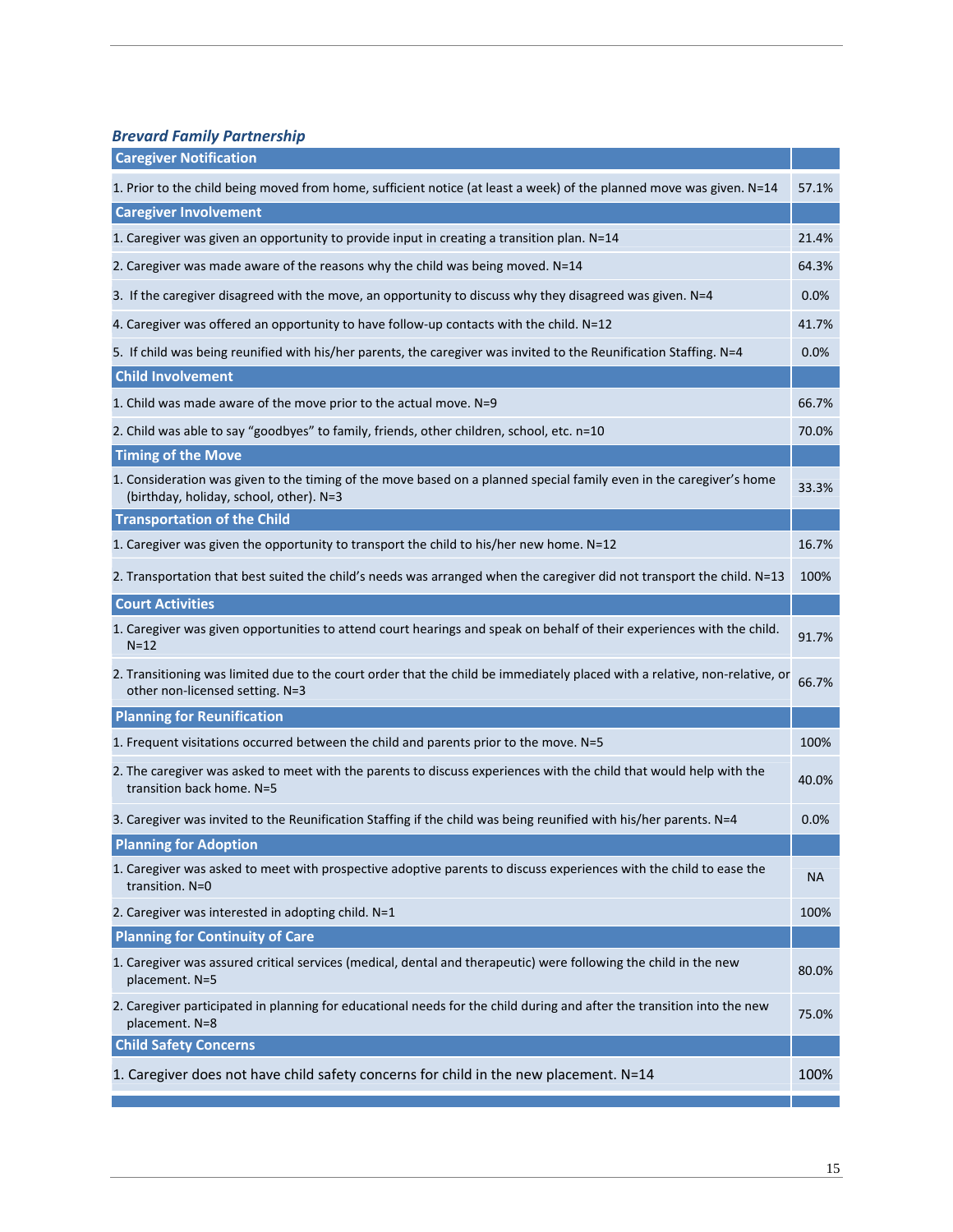## **Appendix IV ‐ Results by CBC for Suncoast Region**

### *Eckerd Community Alternatives – Pasco/Pinellas*

| <b>Caregiver Notification</b>                                                                                                                                   |       |
|-----------------------------------------------------------------------------------------------------------------------------------------------------------------|-------|
| 1. Prior to the child being moved from home, sufficient notice (at least a week) of the planned move was given. N=48                                            | 75.0% |
| <b>Caregiver Involvement</b>                                                                                                                                    |       |
| 1. Caregiver was given an opportunity to provide input in creating a transition plan. N=48                                                                      | 64.6% |
| 2. Caregiver was made aware of the reasons why the child was being moved. N=48                                                                                  | 97.9% |
| 3. If the caregiver disagreed with the move, an opportunity to discuss why they disagreed was given. N=16                                                       | 43.8% |
| 4. Caregiver was offered an opportunity to have follow-up contacts with the child. N=44                                                                         | 52.3% |
| 5. If child was being reunified with his/her parents, the caregiver was invited to the Reunification Staffing. N=20                                             | 90.0% |
| <b>Child Involvement</b>                                                                                                                                        |       |
| 1. Child was made aware of the move prior to the actual move. N=43                                                                                              | 81.4% |
| 2. Child was able to say "goodbyes" to family, friends, other children, school, etc. n=40                                                                       | 82.5% |
| <b>Timing of the Move</b>                                                                                                                                       |       |
| 1. Consideration was given to the timing of the move based on a planned special family even in the caregiver's home<br>(birthday, holiday, school, other). N=30 | 73.3% |
| <b>Transportation of the Child</b>                                                                                                                              |       |
| 1. Caregiver was given the opportunity to transport the child to his/her new home. N=37                                                                         | 56.8% |
| 2. Transportation that best suited the child's needs was arranged when the caregiver did not transport the child. N=27                                          | 88.9% |
| <b>Court Activities</b>                                                                                                                                         |       |
| 1. Caregiver was given opportunities to attend court hearings and speak on behalf of their experiences with the child.<br>$N = 35$                              | 77.1% |
| 2. Transitioning was limited due to the court order that the child be immediately placed with a relative, non-relative, or<br>other non-licensed setting. N=25  | 28.0% |
| <b>Planning for Reunification</b>                                                                                                                               |       |
| 1. Frequent visitations occurred between the child and parents prior to the move. N=21                                                                          | 81.0% |
| 2. The caregiver was asked to meet with the parents to discuss experiences with the child that would help with the<br>transition back home. N=21                | 66.7% |
| 3. Caregiver was invited to the Reunification Staffing if the child was being reunified with his/her parents. N=20                                              | 90.0% |
| <b>Planning for Adoption</b>                                                                                                                                    |       |
| 1. Caregiver was asked to meet with prospective adoptive parents to discuss experiences with the child to ease the<br>transition. N=7                           | 42.9% |
| 2. Caregiver was interested in adopting child. N=20                                                                                                             | 25.0% |
| <b>Planning for Continuity of Care</b>                                                                                                                          |       |
| 1. Caregiver was assured critical services (medical, dental and therapeutic) were following the child in the new<br>placement. N=30                             | 83.3% |
| 2. Caregiver participated in planning for educational needs for the child during and after the transition into the new<br>placement. N=29                       | 62.1% |
| <b>Child Safety Concerns</b>                                                                                                                                    |       |
| 1. Caregiver does not have child safety concerns for child in the new placement. N=48                                                                           | 75.0% |
|                                                                                                                                                                 |       |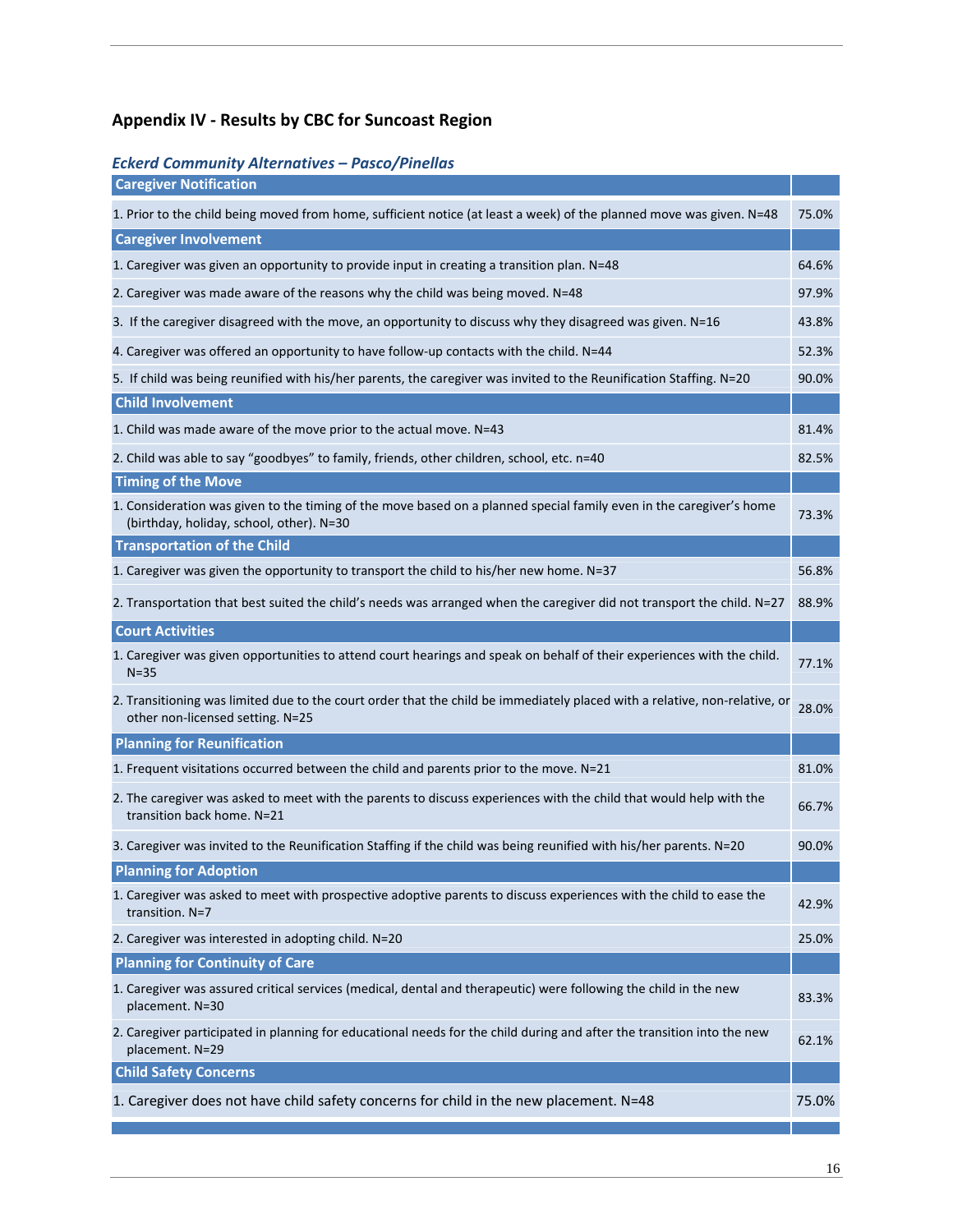### *Eckerd Community Alternatives – Hillsborough*

| <b>Caregiver Notification</b>                                                                                                                                   |       |
|-----------------------------------------------------------------------------------------------------------------------------------------------------------------|-------|
| 1. Prior to the child being moved from home, sufficient notice (at least a week) of the planned move was given. N=48                                            | 66.7% |
| <b>Caregiver Involvement</b>                                                                                                                                    |       |
| 1. Caregiver was given an opportunity to provide input in creating a transition plan. N=48                                                                      | 52.1% |
| 2. Caregiver was made aware of the reasons why the child was being moved. N=48                                                                                  | 93.8% |
| 3. If the caregiver disagreed with the move, an opportunity to discuss why they disagreed was given. N=17                                                       | 35.3% |
| 4. Caregiver was offered an opportunity to have follow-up contacts with the child. N=47                                                                         | 38.3% |
| 5. If child was being reunified with his/her parents, the caregiver was invited to the Reunification Staffing. N=15                                             | 46.7% |
| <b>Child Involvement</b>                                                                                                                                        |       |
| 1. Child was made aware of the move prior to the actual move. N=40                                                                                              | 80.0% |
| 2. Child was able to say "goodbyes" to family, friends, other children, school, etc. n=39                                                                       | 76.9% |
| <b>Timing of the Move</b>                                                                                                                                       |       |
| 1. Consideration was given to the timing of the move based on a planned special family even in the caregiver's home<br>(birthday, holiday, school, other). N=36 | 44.4% |
| <b>Transportation of the Child</b>                                                                                                                              |       |
| 1. Caregiver was given the opportunity to transport the child to his/her new home. N=48                                                                         | 43.8% |
| 2. Transportation that best suited the child's needs was arranged when the caregiver did not transport the child. N=36                                          | 97.2% |
| <b>Court Activities</b>                                                                                                                                         |       |
| 1. Caregiver was given opportunities to attend court hearings and speak on behalf of their experiences with the child.<br>$N=43$                                | 69.8% |
| 2. Transitioning was limited due to the court order that the child be immediately placed with a relative, non-relative, or<br>other non-licensed setting. N=32  | 31.3% |
| <b>Planning for Reunification</b>                                                                                                                               |       |
| 1. Frequent visitations occurred between the child and parents prior to the move. N=18                                                                          | 50.0% |
| 2. The caregiver was asked to meet with the parents to discuss experiences with the child that would help with the<br>transition back home. N=18                | 38.9% |
| 3. Caregiver was invited to the Reunification Staffing if the child was being reunified with his/her parents. N=15                                              | 46.7% |
| <b>Planning for Adoption</b>                                                                                                                                    |       |
| 1. Caregiver was asked to meet with prospective adoptive parents to discuss experiences with the child to ease the<br>transition. N=7                           | 57.1% |
| 2. Caregiver was interested in adopting child. N=27                                                                                                             | 59.3% |
| <b>Planning for Continuity of Care</b>                                                                                                                          |       |
| 1. Caregiver was assured critical services (medical, dental and therapeutic) were following the child in the new<br>placement. N=33                             | 63.6% |
| 2. Caregiver participated in planning for educational needs for the child during and after the transition into the new<br>placement. N=31                       | 41.9% |
| <b>Child Safety Concerns</b>                                                                                                                                    |       |
| 1. Caregiver does not have child safety concerns for child in the new placement. N=48                                                                           | 70.8% |
|                                                                                                                                                                 |       |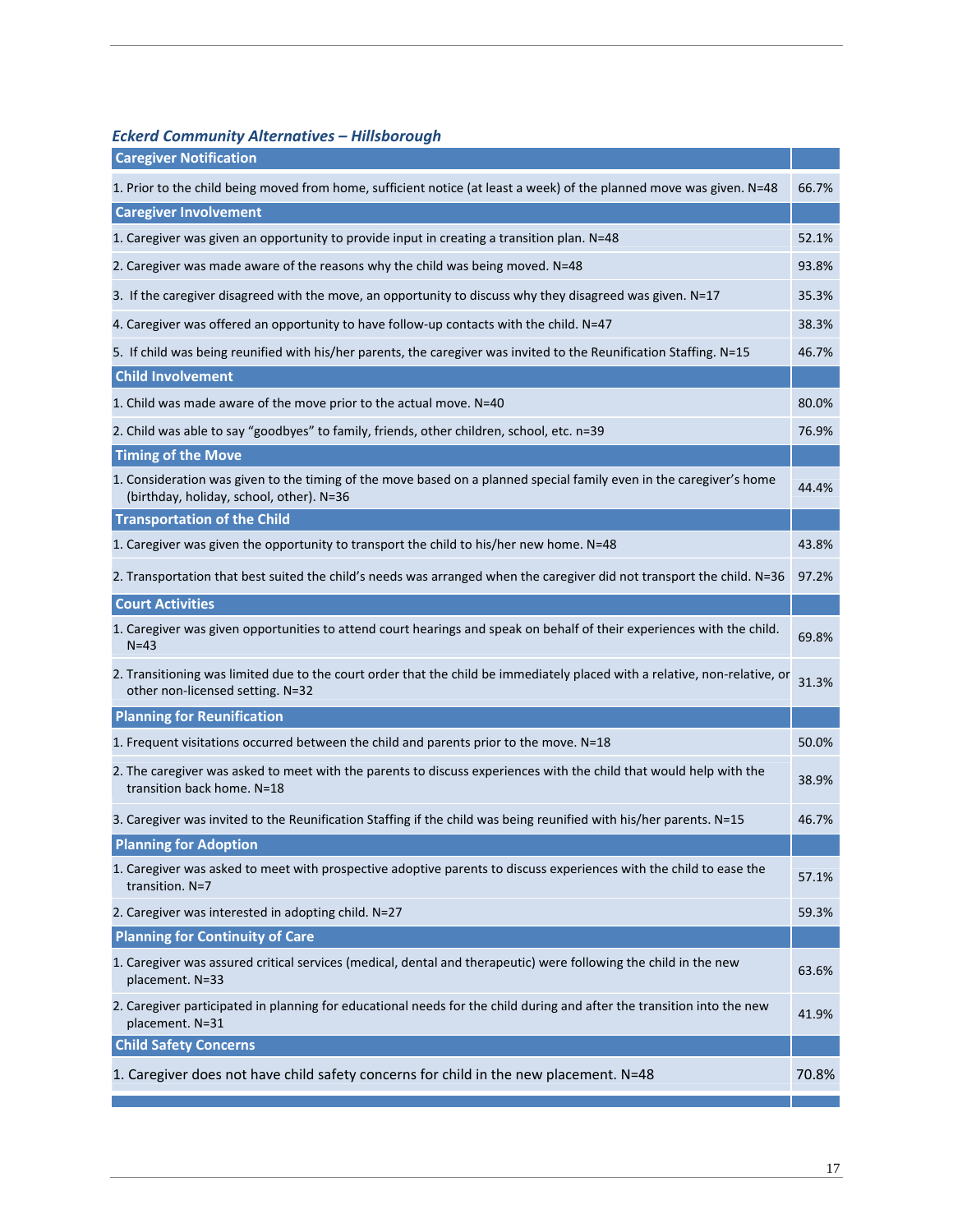*Sarasota Family YMCA, Inc.*

| <b>Caregiver Notification</b>                                                                                                                                  |       |
|----------------------------------------------------------------------------------------------------------------------------------------------------------------|-------|
| 1. Prior to the child being moved from home, sufficient notice (at least a week) of the planned move was given. N=13                                           | 69.2% |
| <b>Caregiver Involvement</b>                                                                                                                                   |       |
| 1. Caregiver was given an opportunity to provide input in creating a transition plan. N=13                                                                     | 69.2% |
| 2. Caregiver was made aware of the reasons why the child was being moved. N=13                                                                                 | 100%  |
| 3. If the caregiver disagreed with the move, an opportunity to discuss why they disagreed was given. N=2                                                       | 0.0%  |
| 4. Caregiver was offered an opportunity to have follow-up contacts with the child. N=13                                                                        | 69.2% |
| 5. If child was being reunified with his/her parents, the caregiver was invited to the Reunification Staffing. N=2                                             | 50.0% |
| <b>Child Involvement</b>                                                                                                                                       |       |
| 1. Child was made aware of the move prior to the actual move. N=13                                                                                             | 69.2% |
| 2. Child was able to say "goodbyes" to family, friends, other children, school, etc. n=11                                                                      | 72.7% |
| <b>Timing of the Move</b>                                                                                                                                      |       |
| 1. Consideration was given to the timing of the move based on a planned special family even in the caregiver's home<br>(birthday, holiday, school, other). N=9 | 77.8% |
| <b>Transportation of the Child</b>                                                                                                                             |       |
| 1. Caregiver was given the opportunity to transport the child to his/her new home. N=11                                                                        | 63.6% |
| 2. Transportation that best suited the child's needs was arranged when the caregiver did not transport the child. N=7                                          | 100%  |
| <b>Court Activities</b>                                                                                                                                        |       |
| 1. Caregiver was given opportunities to attend court hearings and speak on behalf of their experiences with the child.<br>$N = 13$                             | 69.2% |
| 2. Transitioning was limited due to the court order that the child be immediately placed with a relative, non-relative, or<br>other non-licensed setting. N=8  | 12.5% |
| <b>Planning for Reunification</b>                                                                                                                              |       |
| 1. Frequent visitations occurred between the child and parents prior to the move. N=2                                                                          | 100%  |
| 2. The caregiver was asked to meet with the parents to discuss experiences with the child that would help with the<br>transition back home. N=2                | 100%  |
| 3. Caregiver was invited to the Reunification Staffing if the child was being reunified with his/her parents. N=2                                              | 50.0% |
| <b>Planning for Adoption</b>                                                                                                                                   |       |
| 1. Caregiver was asked to meet with prospective adoptive parents to discuss experiences with the child to ease the<br>transition. N=2                          | 100%  |
| 2. Caregiver was interested in adopting child. N=4                                                                                                             | 25.0% |
| <b>Planning for Continuity of Care</b>                                                                                                                         |       |
| 1. Caregiver was assured critical services (medical, dental and therapeutic) were following the child in the new<br>placement. N=6                             | 100%  |
| 2. Caregiver participated in planning for educational needs for the child during and after the transition into the new<br>placement. N=4                       | 25.0% |
| <b>Child Safety Concerns</b>                                                                                                                                   |       |
| 1. Caregiver does not have child safety concerns for child in the new placement. N=13                                                                          | 92.3% |
|                                                                                                                                                                |       |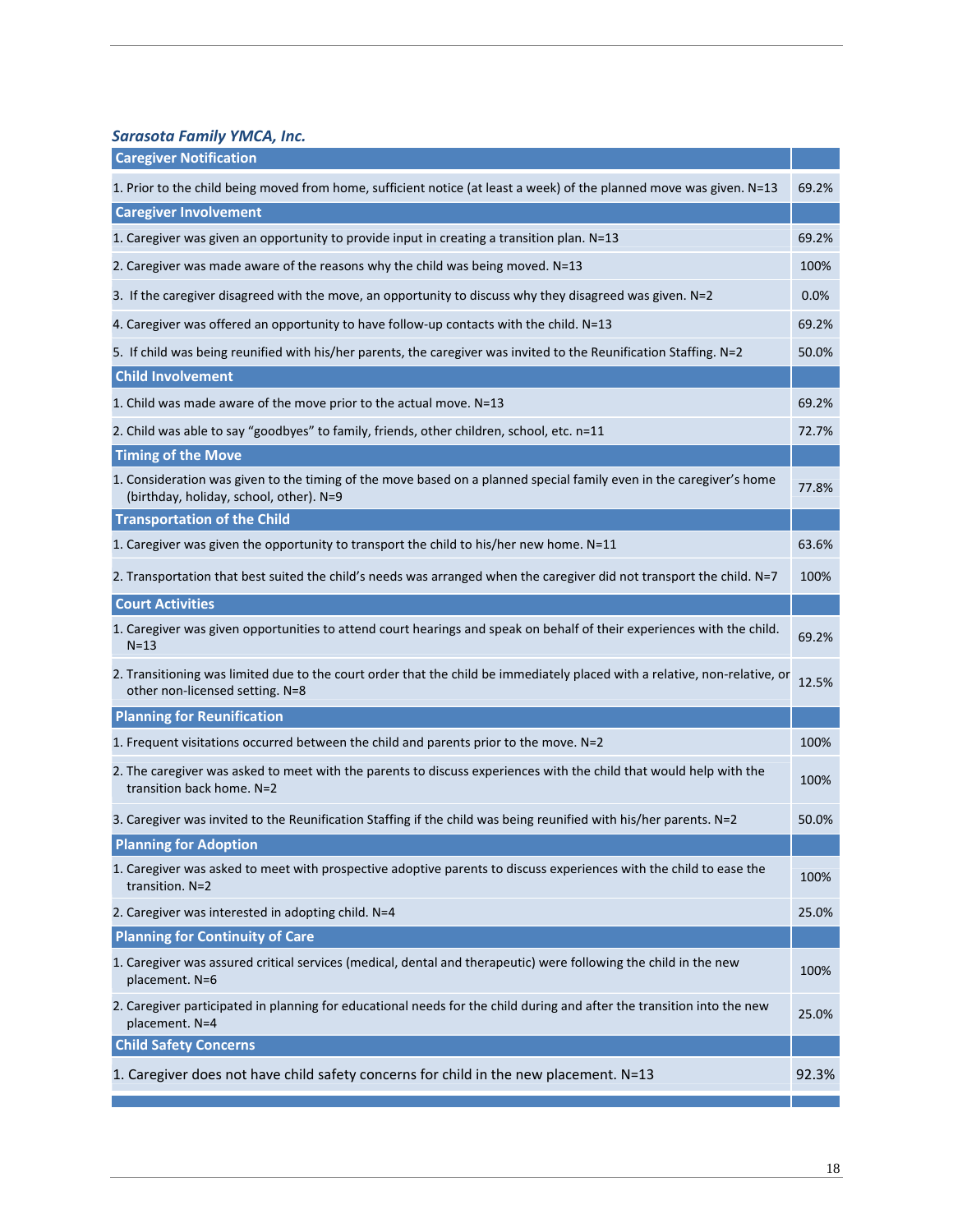*Children's Network of SW Florida*

| <b>Caregiver Notification</b>                                                                                                                                  |       |
|----------------------------------------------------------------------------------------------------------------------------------------------------------------|-------|
| 1. Prior to the child being moved from home, sufficient notice (at least a week) of the planned move was given. N=19                                           | 94.7% |
| <b>Caregiver Involvement</b>                                                                                                                                   |       |
| 1. Caregiver was given an opportunity to provide input in creating a transition plan. N=19                                                                     | 57.9% |
| 2. Caregiver was made aware of the reasons why the child was being moved. N=19                                                                                 | 100%  |
| 3. If the caregiver disagreed with the move, an opportunity to discuss why they disagreed was given. N=0                                                       | NА    |
| 4. Caregiver was offered an opportunity to have follow-up contacts with the child. N=15                                                                        | 46.7% |
| 5. If child was being reunified with his/her parents, the caregiver was invited to the Reunification Staffing. N=7                                             | 85.7% |
| <b>Child Involvement</b>                                                                                                                                       |       |
| 1. Child was made aware of the move prior to the actual move. N=7                                                                                              | 85.7% |
| 2. Child was able to say "goodbyes" to family, friends, other children, school, etc. n=15                                                                      | 100%  |
| <b>Timing of the Move</b>                                                                                                                                      |       |
| 1. Consideration was given to the timing of the move based on a planned special family even in the caregiver's home<br>(birthday, holiday, school, other). N=6 | 100%  |
| <b>Transportation of the Child</b>                                                                                                                             |       |
| 1. Caregiver was given the opportunity to transport the child to his/her new home. N=13                                                                        | 69.2% |
| 2. Transportation that best suited the child's needs was arranged when the caregiver did not transport the child. N=9                                          | 100%  |
| <b>Court Activities</b>                                                                                                                                        |       |
| 1. Caregiver was given opportunities to attend court hearings and speak on behalf of their experiences with the child.<br>$N = 15$                             | 66.7% |
| 2. Transitioning was limited due to the court order that the child be immediately placed with a relative, non-relative, or<br>other non-licensed setting. N=3  | 33.3% |
| <b>Planning for Reunification</b>                                                                                                                              |       |
| 1. Frequent visitations occurred between the child and parents prior to the move. N=7                                                                          | 100%  |
| 2. The caregiver was asked to meet with the parents to discuss experiences with the child that would help with the<br>transition back home. N=7                | 57.1% |
| 3. Caregiver was invited to the Reunification Staffing if the child was being reunified with his/her parents. N=7                                              | 85.7% |
| <b>Planning for Adoption</b>                                                                                                                                   |       |
| 1. Caregiver was asked to meet with prospective adoptive parents to discuss experiences with the child to ease the<br>transition. N=4                          | 50.0% |
| 2. Caregiver was interested in adopting child. N=4                                                                                                             | 0.0%  |
| <b>Planning for Continuity of Care</b>                                                                                                                         |       |
| 1. Caregiver was assured critical services (medical, dental and therapeutic) were following the child in the new<br>placement. N=10                            | 80.0% |
| 2. Caregiver participated in planning for educational needs for the child during and after the transition into the new<br>placement. N=10                      | 80.0% |
| <b>Child Safety Concerns</b>                                                                                                                                   |       |
| 1. Caregiver does not have child safety concerns for child in the new placement. N=19                                                                          | 73.7% |
|                                                                                                                                                                |       |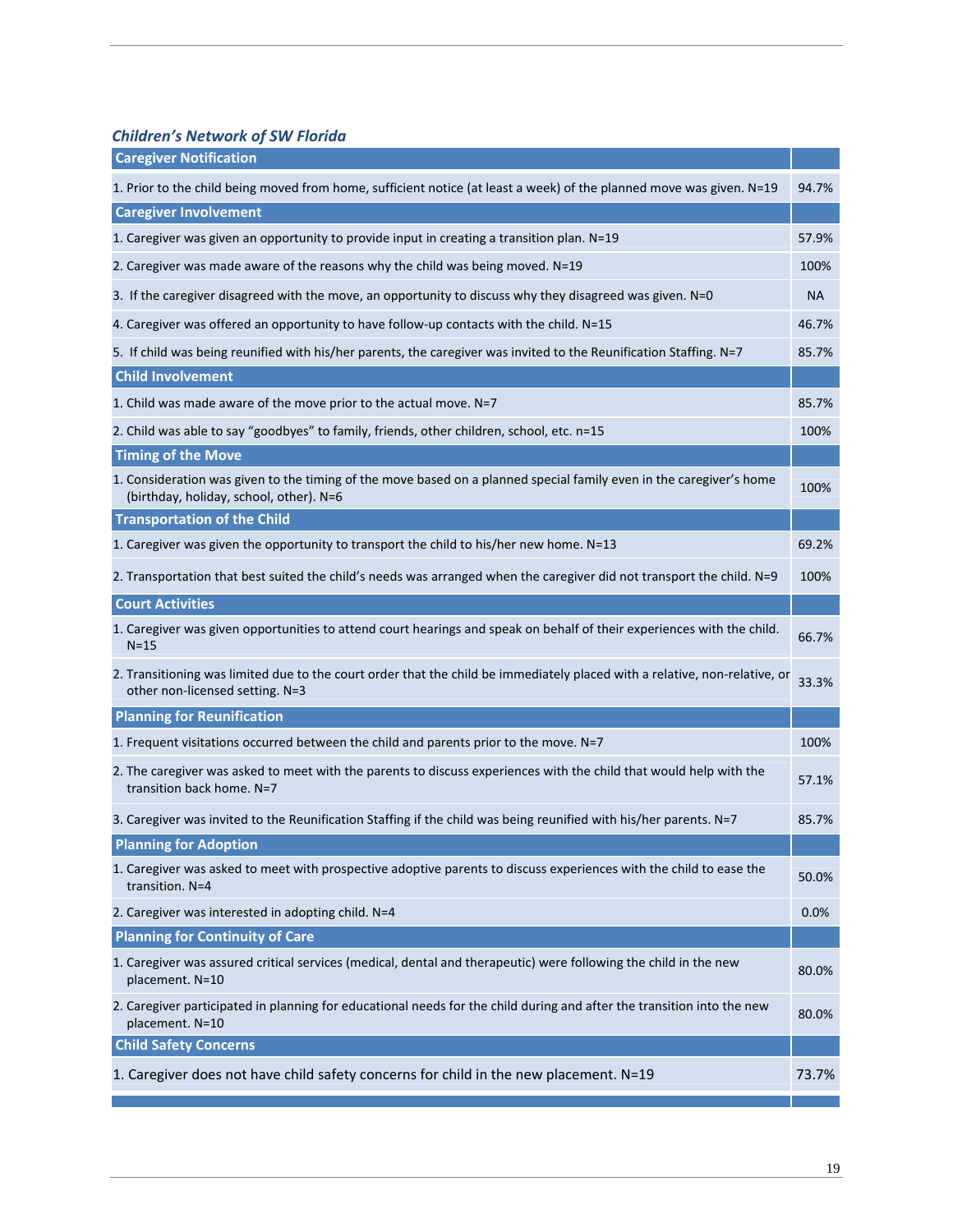# **Appendix V ‐ Results by CBC for Southeast Region**

## *ChildNet, Inc.‐ Palm Beach*

| <b>Caregiver Notification</b>                                                                                                                                  |       |
|----------------------------------------------------------------------------------------------------------------------------------------------------------------|-------|
| 1. Prior to the child being moved from home, sufficient notice (at least a week) of the planned move was given. N=12                                           | 91.7% |
| <b>Caregiver Involvement</b>                                                                                                                                   |       |
| 1. Caregiver was given an opportunity to provide input in creating a transition plan. N=12                                                                     | 75.0% |
| 2. Caregiver was made aware of the reasons why the child was being moved. N=12                                                                                 | 91.7% |
| 3. If the caregiver disagreed with the move, an opportunity to discuss why they disagreed was given. N=1                                                       | 100%  |
| 4. Caregiver was offered an opportunity to have follow-up contacts with the child. N=10                                                                        | 70.0% |
| 5. If child was being reunified with his/her parents, the caregiver was invited to the Reunification Staffing. N=4                                             | 25.0% |
| <b>Child Involvement</b>                                                                                                                                       |       |
| 1. Child was made aware of the move prior to the actual move. N=6                                                                                              | 83.3% |
| 2. Child was able to say "goodbyes" to family, friends, other children, school, etc. n=6                                                                       | 100%  |
| <b>Timing of the Move</b>                                                                                                                                      |       |
| 1. Consideration was given to the timing of the move based on a planned special family even in the caregiver's home<br>(birthday, holiday, school, other). N=5 | 80.0% |
| <b>Transportation of the Child</b>                                                                                                                             |       |
| 1. Caregiver was given the opportunity to transport the child to his/her new home. N=7                                                                         | 71.4% |
| 2. Transportation that best suited the child's needs was arranged when the caregiver did not transport the child. N=8                                          | 100%  |
| <b>Court Activities</b>                                                                                                                                        |       |
| 1. Caregiver was given opportunities to attend court hearings and speak on behalf of their experiences with the child.<br>$N = 10$                             | 90.0% |
| 2. Transitioning was limited due to the court order that the child be immediately placed with a relative, non-relative, or<br>other non-licensed setting. N=5  | 0.0%  |
| <b>Planning for Reunification</b>                                                                                                                              |       |
| 1. Frequent visitations occurred between the child and parents prior to the move. N=5                                                                          | 80.0% |
| 2. The caregiver was asked to meet with the parents to discuss experiences with the child that would help with the<br>transition back home. N=5                | 60.0% |
| 3. Caregiver was invited to the Reunification Staffing if the child was being reunified with his/her parents. N=4                                              | 25.0% |
| <b>Planning for Adoption</b>                                                                                                                                   |       |
| 1. Caregiver was asked to meet with prospective adoptive parents to discuss experiences with the child to ease the<br>transition. N=1                          | 100%  |
| 2. Caregiver was interested in adopting child. N=1                                                                                                             | 0.0%  |
| <b>Planning for Continuity of Care</b>                                                                                                                         |       |
| 1. Caregiver was assured critical services (medical, dental and therapeutic) were following the child in the new<br>placement. N=6                             | 66.7% |
| 2. Caregiver participated in planning for educational needs for the child during and after the transition into the new<br>placement. N=5                       | 60.0% |
| <b>Child Safety Concerns</b>                                                                                                                                   |       |
| 1. Caregiver does not have child safety concerns for child in the new placement. N=12                                                                          | 91.7% |
|                                                                                                                                                                |       |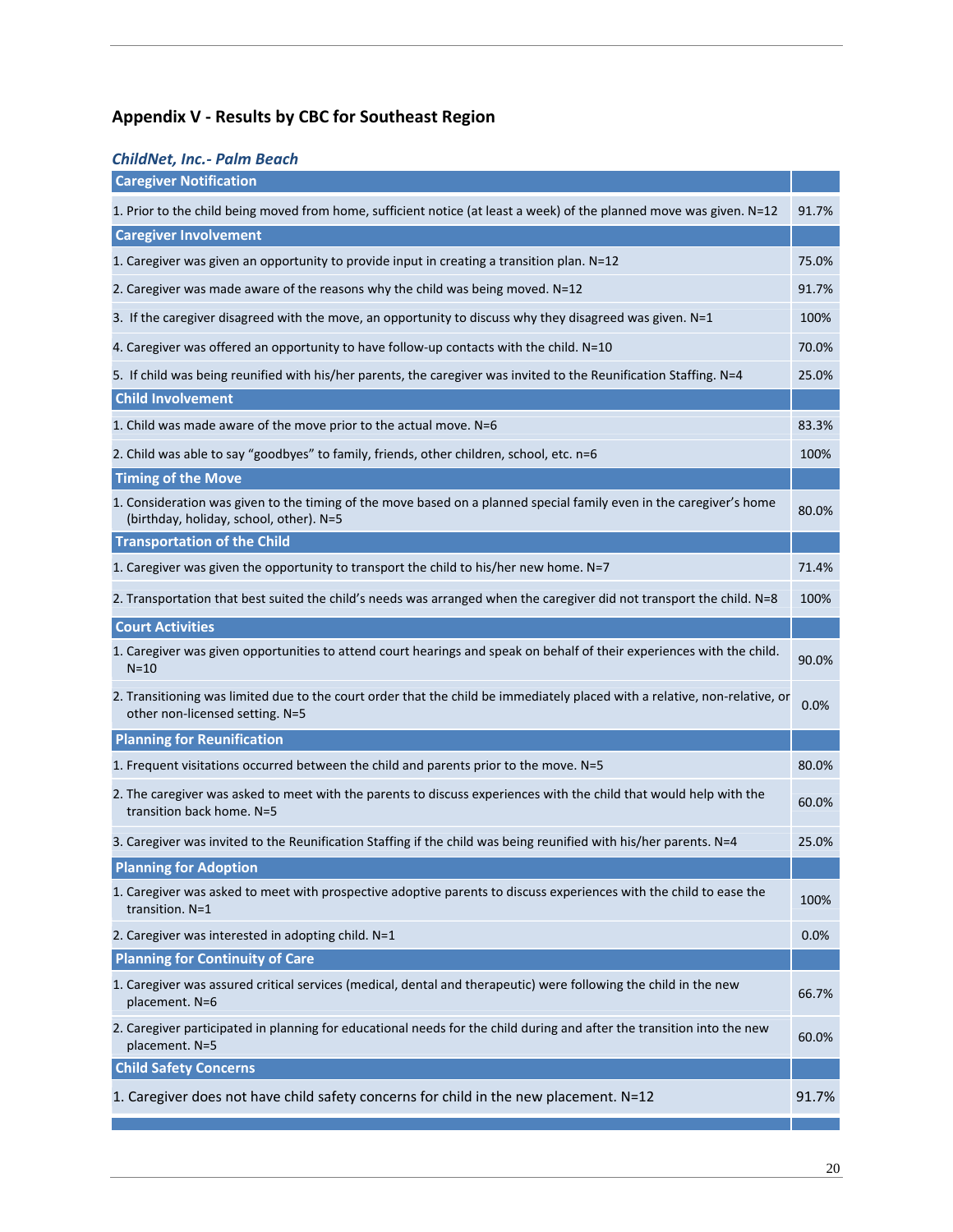*ChildNet, Inc.‐ Broward*

| <b>Caregiver Notification</b>                                                                                                                                  |           |
|----------------------------------------------------------------------------------------------------------------------------------------------------------------|-----------|
| 1. Prior to the child being moved from home, sufficient notice (at least a week) of the planned move was given. N=33                                           | 57.6%     |
| <b>Caregiver Involvement</b>                                                                                                                                   |           |
| 1. Caregiver was given an opportunity to provide input in creating a transition plan. N=33                                                                     | 42.4%     |
| 2. Caregiver was made aware of the reasons why the child was being moved. N=33                                                                                 | 93.9%     |
| 3. If the caregiver disagreed with the move, an opportunity to discuss why they disagreed was given. N=6                                                       | 16.7%     |
| 4. Caregiver was offered an opportunity to have follow-up contacts with the child. N=28                                                                        | 50.0%     |
| 5. If child was being reunified with his/her parents, the caregiver was invited to the Reunification Staffing. N=8                                             | 37.5%     |
| <b>Child Involvement</b>                                                                                                                                       |           |
| 1. Child was made aware of the move prior to the actual move. N=20                                                                                             | 90.0%     |
| 2. Child was able to say "goodbyes" to family, friends, other children, school, etc. n=23                                                                      | 60.9%     |
| <b>Timing of the Move</b>                                                                                                                                      |           |
| 1. Consideration was given to the timing of the move based on a planned special family even in the caregiver's home<br>(birthday, holiday, school, other). N=8 | 62.5%     |
| <b>Transportation of the Child</b>                                                                                                                             |           |
| 1. Caregiver was given the opportunity to transport the child to his/her new home. N=26                                                                        | 46.2%     |
| 2. Transportation that best suited the child's needs was arranged when the caregiver did not transport the child. N=23                                         | 95.7%     |
| <b>Court Activities</b>                                                                                                                                        |           |
| 1. Caregiver was given opportunities to attend court hearings and speak on behalf of their experiences with the child.<br>$N = 27$                             | 44.4%     |
| 2. Transitioning was limited due to the court order that the child be immediately placed with a relative, non-relative, or<br>other non-licensed setting. N=16 | 50.0%     |
| <b>Planning for Reunification</b>                                                                                                                              |           |
| 1. Frequent visitations occurred between the child and parents prior to the move. N=10                                                                         | 70.0%     |
| 2. The caregiver was asked to meet with the parents to discuss experiences with the child that would help with the<br>transition back home. N=10               | 70.0%     |
| 3. Caregiver was invited to the Reunification Staffing if the child was being reunified with his/her parents. N=8                                              | 37.5%     |
| <b>Planning for Adoption</b>                                                                                                                                   |           |
| 1. Caregiver was asked to meet with prospective adoptive parents to discuss experiences with the child to ease the<br>transition. N=0                          | <b>NA</b> |
| 2. Caregiver was interested in adopting child. N=5                                                                                                             | 40.0%     |
| <b>Planning for Continuity of Care</b>                                                                                                                         |           |
| 1. Caregiver was assured critical services (medical, dental and therapeutic) were following the child in the new<br>placement. N=23                            | 87.0%     |
| 2. Caregiver participated in planning for educational needs for the child during and after the transition into the new<br>placement. N=17                      | 47.1%     |
| <b>Child Safety Concerns</b>                                                                                                                                   |           |
| 1. Caregiver does not have child safety concerns for child in the new placement. N=33                                                                          | 75.8%     |
|                                                                                                                                                                |           |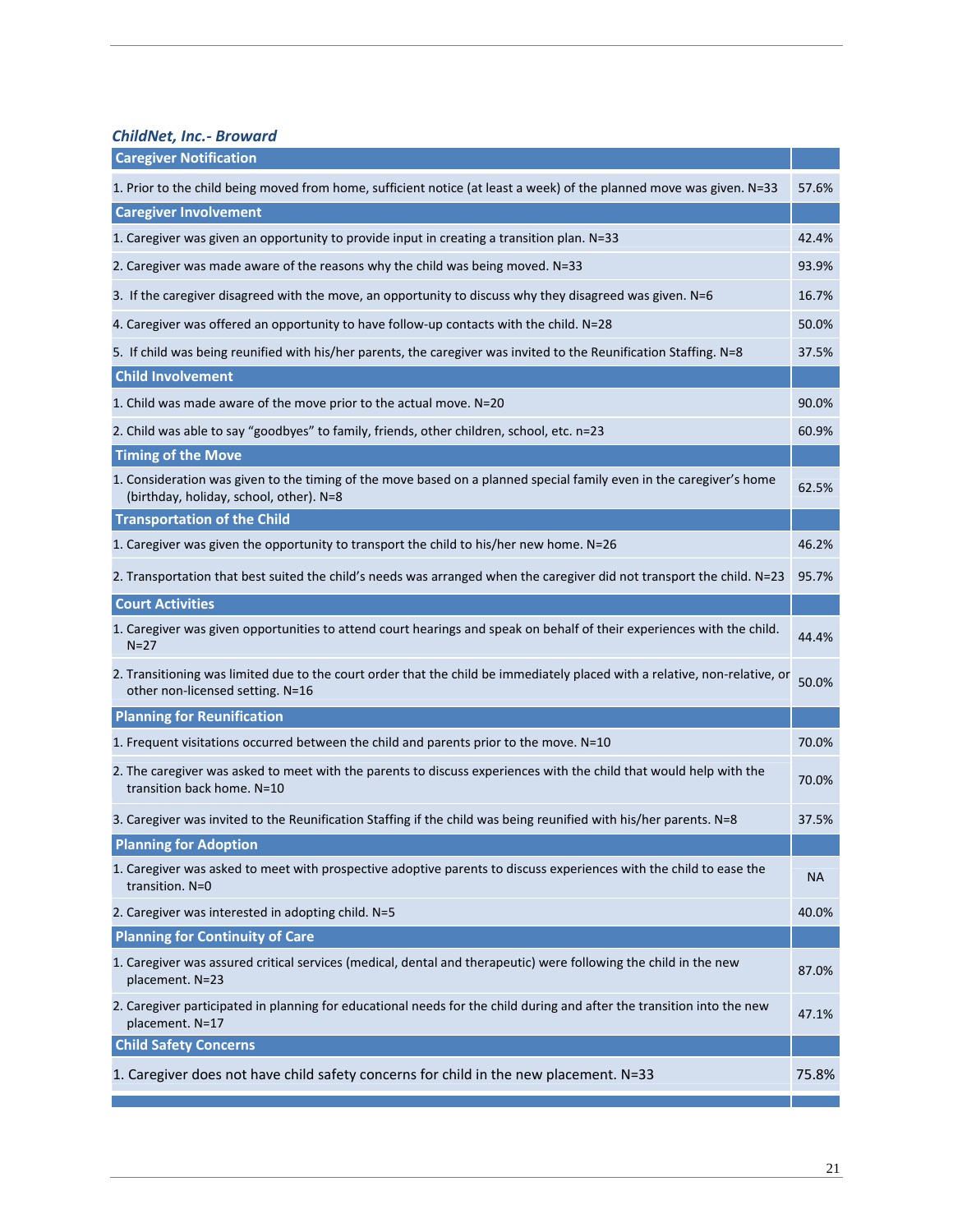*United for Families*

| <b>Caregiver Notification</b>                                                                                                                                  |           |
|----------------------------------------------------------------------------------------------------------------------------------------------------------------|-----------|
| 1. Prior to the child being moved from home, sufficient notice (at least a week) of the planned move was given. N=13                                           | 92.3%     |
| <b>Caregiver Involvement</b>                                                                                                                                   |           |
| 1. Caregiver was given an opportunity to provide input in creating a transition plan. N=13                                                                     | 61.5%     |
| 2. Caregiver was made aware of the reasons why the child was being moved. N=13                                                                                 | 92.3%     |
| 3. If the caregiver disagreed with the move, an opportunity to discuss why they disagreed was given. N=3                                                       | 66.7%     |
| 4. Caregiver was offered an opportunity to have follow-up contacts with the child. N=13                                                                        | 30.8%     |
| 5. If child was being reunified with his/her parents, the caregiver was invited to the Reunification Staffing. N=0                                             | <b>NA</b> |
| <b>Child Involvement</b>                                                                                                                                       |           |
| 1. Child was made aware of the move prior to the actual move. N=8                                                                                              | 75.0%     |
| 2. Child was able to say "goodbyes" to family, friends, other children, school, etc. n=7                                                                       | 85.7%     |
| <b>Timing of the Move</b>                                                                                                                                      |           |
| 1. Consideration was given to the timing of the move based on a planned special family even in the caregiver's home<br>(birthday, holiday, school, other). N=3 | 33.3%     |
| <b>Transportation of the Child</b>                                                                                                                             |           |
| 1. Caregiver was given the opportunity to transport the child to his/her new home. N=11                                                                        | 27.3%     |
| 2. Transportation that best suited the child's needs was arranged when the caregiver did not transport the child. N=11                                         | 100%      |
| <b>Court Activities</b>                                                                                                                                        |           |
| 1. Caregiver was given opportunities to attend court hearings and speak on behalf of their experiences with the child.<br>$N=9$                                | 44.4%     |
| 2. Transitioning was limited due to the court order that the child be immediately placed with a relative, non-relative, or<br>other non-licensed setting. N=7  | 14.3%     |
| <b>Planning for Reunification</b>                                                                                                                              |           |
| 1. Frequent visitations occurred between the child and parents prior to the move. N=1                                                                          | 100%      |
| 2. The caregiver was asked to meet with the parents to discuss experiences with the child that would help with the<br>transition back home. N=1                | 100%      |
| 3. Caregiver was invited to the Reunification Staffing if the child was being reunified with his/her parents. N=0                                              | NA        |
| <b>Planning for Adoption</b>                                                                                                                                   |           |
| 1. Caregiver was asked to meet with prospective adoptive parents to discuss experiences with the child to ease the<br>transition. N=1                          | 100%      |
| 2. Caregiver was interested in adopting child. N=4                                                                                                             | 75.0%     |
| <b>Planning for Continuity of Care</b>                                                                                                                         |           |
| 1. Caregiver was assured critical services (medical, dental and therapeutic) were following the child in the new<br>placement. N=3                             | 66.7%     |
| 2. Caregiver participated in planning for educational needs for the child during and after the transition into the new<br>placement. N=5                       | 40.0%     |
| <b>Child Safety Concerns</b>                                                                                                                                   |           |
| 1. Caregiver does not have child safety concerns for child in the new placement. N=13                                                                          | 92.3%     |
|                                                                                                                                                                |           |